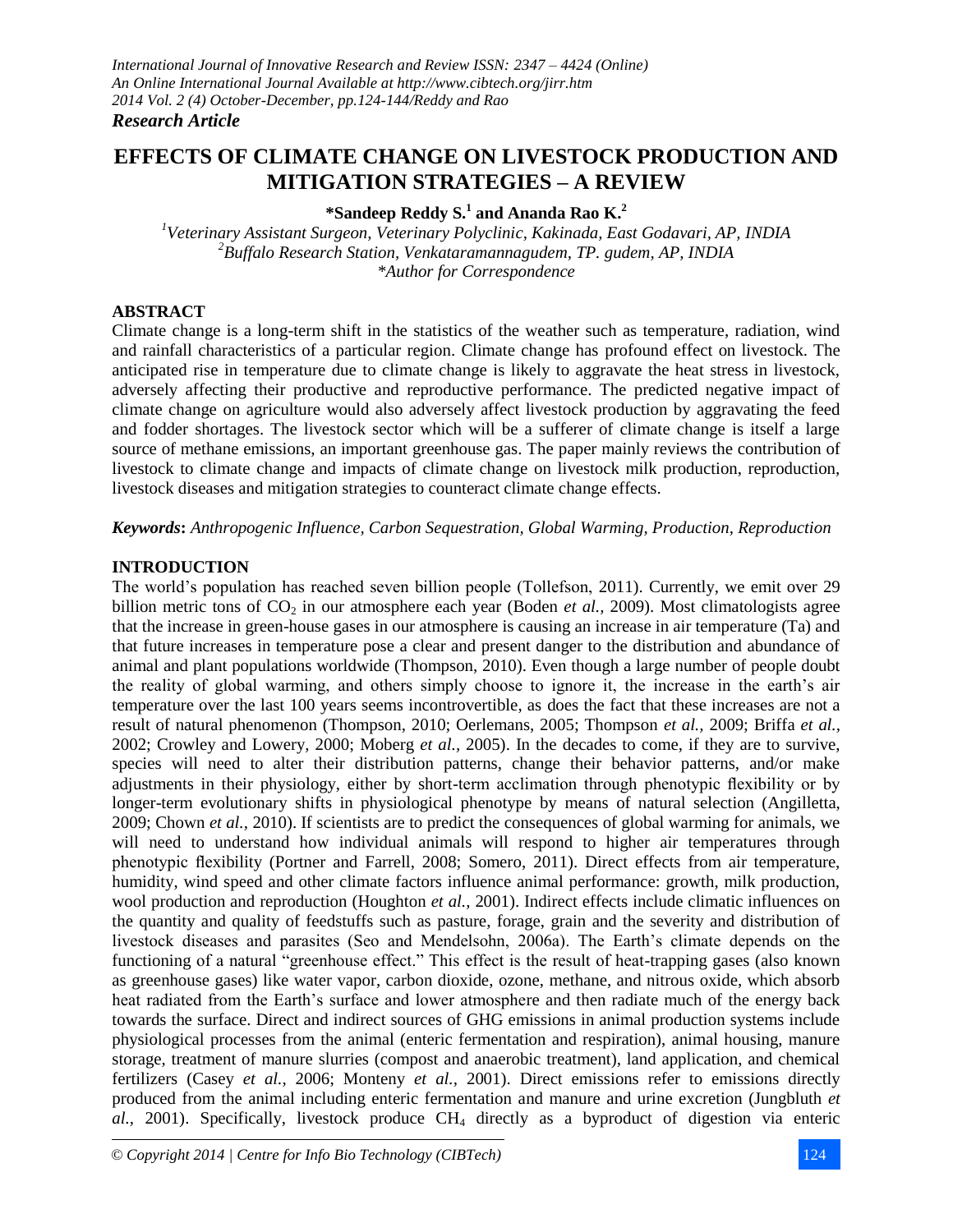# *Research Article*

fermentation (i.e., fermenting organic matter via methanogenic microbes producing CH<sub>4</sub> as an endproduct) (Jungbluth *et al.,* 2001). The climate is changing, significant changes in physical and biological systems have already occurred on all continents and in most oceans, and most of these changes are in the direction expected with warming temperature (Rosenzweig *et al.,* 2008). Of the planet's 1.3 billion poor people, at least 90% of them are located in Asia and sub-Saharan Africa, and climate change will have major impacts on the more than 600 million people who depend on livestock for their livelihoods (Thornton *et al.,* 2002). Livestock production is adversely affected by detrimental effects of extreme climatic conditions. Consequently, adaptation and mitigation of detrimental effects of extreme climates have played a major role in combating the climatic impact in livestock production (Khalifa, 2003). Housing and management technologies which can reduce climatic impacts on livestock are available, but the rational use of such technologies is crucial for the survival and profitability of the livestock enterprise (Hahn, 1981; Gaughan *et al.,* 2002).

#### *Climate Change and Green House Gases*

Climate change, defined as the long-term imbalance of customary weather conditions such as temperature, radiation, wind and rainfall characteristics of a particular region, is likely to be one of the main challenges for mankind during the present century. The earth's climate has warmed in the last century (0.74  $\pm$  0.18°C) with the 1990s and 2000s being the warmest on instrumental record (Intergovernmental Panel on Climate Change (IPCC), 2007). Furthermore, the earth's climate has been predicted to change continuously at rates unprecedented in recent human history (IPCC, 2007). Current climate models indicated an increase in temperature by 0.2°C per decade and predicted that the increase in global average surface temperature would be between 1.8°C to 4.0°C by 2100 (IPCC, 2007). Climate change is a long-term shift in the climate of a specific location, region or planet. The shift is measured by changes in features associated with average weather, such as temperature, wind patterns and precipitation. Many impacts of climate change are already detectable. As glaciers retreat, the sea level rises, the tundra thaws, hurricanes and other extreme weather events occur more frequently, and penguins, polar bears, and other species struggle to survive (Topping, 2007), experts anticipate even greater increases in the intensity and prevalence of these changes as the 21st century brings rises in Green House Gases (GHGs) emissions. The three main GHGs are  $CO_2$ , methane (CH<sub>4</sub>), and nitrous oxide (N<sub>2</sub>O) (Steinfeld *et al.*, 2006). Although most attention has focused on  $CO<sub>2</sub>$ , methane — both are extremely potent GHGs—have greater global warming potentials (GWPs). The five warmest years since the 1890s were 1998, 2002, 2003, 2004, and 2005 (NASA (National Aeronautics and Space Administration), 2006). Indeed, average global temperatures have risen considerably, and the Intergovernmental Panel on Climate Change (IPCC, 2007c) predicts increases of 1.8–3.9°C (3.2–7.1°F) by 2100. These temperature rises are much greater than those seen during the last century, when average temperatures rose only 0.06°C (0.12°F) per decade (National Oceanic and Atmospheric Administration, 2007). IPCC's latest report (IPCC, 2007b) warns that climate change "could lead to some impacts that are abrupt or irreversible."

## *Anthropogenic Influences on Climate Change*

Although some natural occurrences contribute to GHG emissions (IPCC, 2007c), the overwhelming consensus among the world's most reputable climate scientists is that human activities are responsible for most of this increase in temperature (IPCC, 2007a). The IPCC (2007a) concluded with high confidence that anthropogenic warming over the last three decades has had a discernible influence on many physical and biological systems. Although transportation and the burning of fossil fuels have typically been regarded as the chief contributors to GHG emissions and climate change, a 2006 report, *Livestock's Long Shadow: Environmental Issues and Options* (Food and Agriculture Organization of the United Nations (FAO), 2006), highlighted the substantial role of the farm animal production sector. Identifying it as "a major threat to the environment" (FAO 2006), the FAO found that the animal agriculture sector emits 18%, or nearly one-fifth, of human-induced GHG emissions; more than the transportation sector (Steinfeld *et al.,* 2006). Of all the natural and human-induced influences on climate over the past 250 years, the largest is due to increased CO2 concentrations attributed to burning fossil fuels and deforestation (Bierbaum *et al.,* 2007). The scientific evidence of anthropogenic interference with the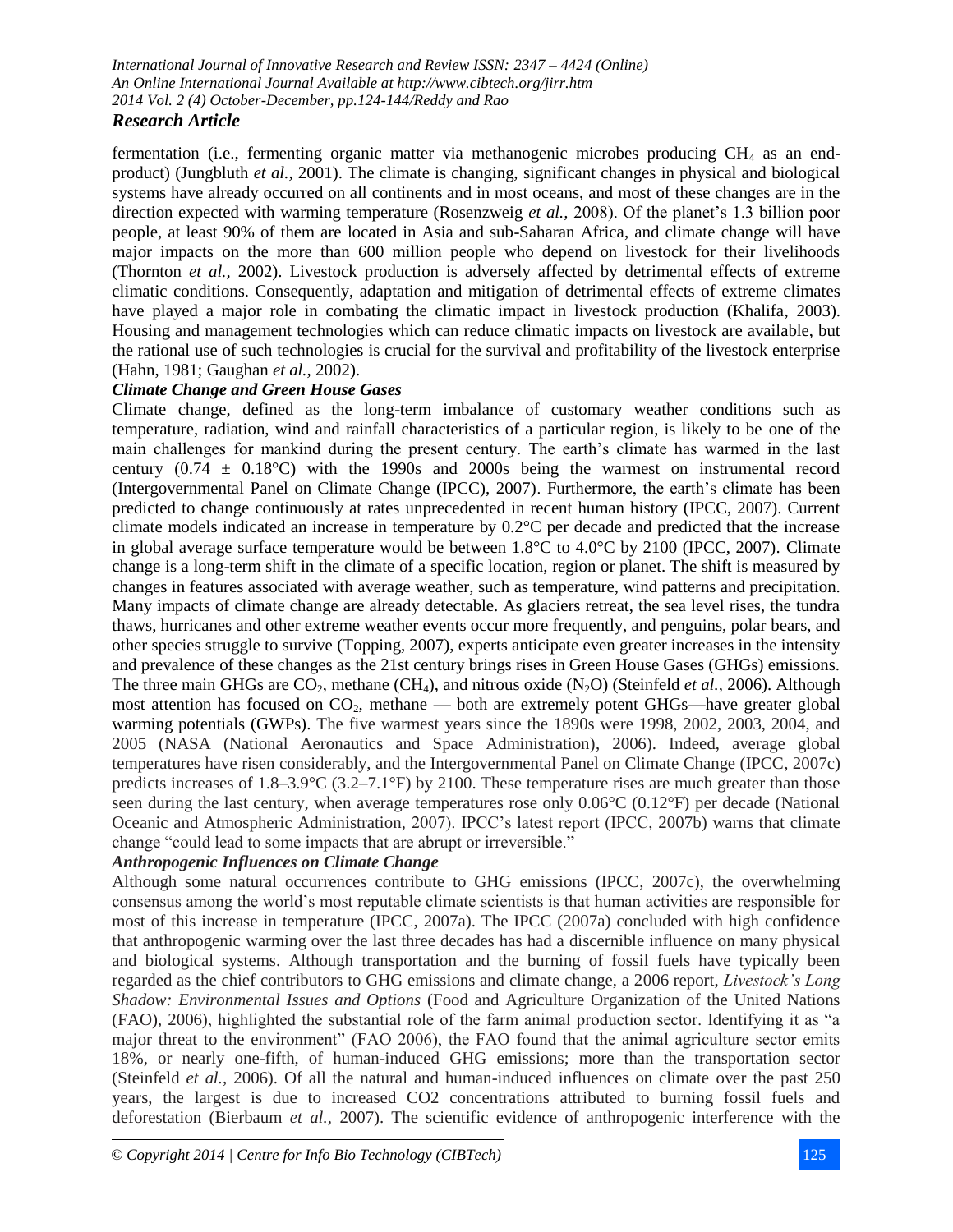# *Research Article*

climate system through GHG emissions has led to worldwide research on assessing impacts that could result from potential climate change associated with GHG accumulation (Sejian, 2012).

# *Contribution of Livestock to Climate Change*

The animal production system, which is vulnerable to climate change, is itself a large contributor to global warming through emission of methane and nitrous oxide.

There are two sources of GHG emissions from livestock:

(a) From the digestive process: Methane is produced in herbivores as a by-product of ‗enteric fermentation' a digestive process by which carbohydrates is broken down by micro-organisms into simple molecules for absorption into the blood stream.

(b) From animal wastes: Animal wastes contain organic compounds such as carbohydrates and proteins. During the decomposition of livestock wastes under moist, oxygen free (anaerobic) environments, the anaerobic bacteria transform the carbon to methane. Animal wastes also contain nitrogen in the form of various complex compounds. The microbial processes of nitrification and de-nitrification forms nitrous oxide, which is emitted to the atmosphere.

### *Enteric Fermentation*

Ruminants are unique in their ability to convert plants on non-arable land to protein. This characteristic allows ruminants to utilize land and feed that would otherwise be un-used for human food production. At the same time, ruminant livestock is an important contributor to CH<sub>4</sub> in the atmosphere (FAO *et al.*, 2006; IPCC, 2000; USDA, 2004). Methane is produced from the microbial digestive processes of ruminant livestock species such as cattle, sheep, and goats. Non-ruminant livestock such as swine, horses, and mules produce less  $CH_4$  than ruminants (USDA, 2004). The primary source of  $CH_4$  from ruminant livestock is from the process of enteric fermentation during rumination (Casey *et al.,* 2006; Jungbluth *et al.,* 2001; Kaspar and Tiedje, 1981; Sun *et al.,* 2008). Initial microbial breakdown (essential in ruminant digestion) occurs in the rumen, or large fore-stomach, where microbial fermentation converts fibrous feed into products digested and utilized by the animal (Boadi *et al.,* 2004; USDA, 2004). Rumination promotes digestion of cellulose and hemicelluloses through hydrolysis of polysaccharides by microbes and protozoa, which is followed by microbial fermentation generating  $H_2$  and  $CO_2$ . Methane is produced as a by-product of enteric fermentation and carbohydrate digestion and is expelled through the mouth via eructation (Monteny *et al.,* 2001).

In ruminant livestock, enteric fermentation is strongly affected by quantity and quality of their diet (Johnson and Johnson, 1995). Production of CH<sup>4</sup> in ruminants is directly correlated to a loss of metabolizable energy and has been studied in depth during performance studies that aimed at improvements of feed efficiency (Johnson and Johnson, 1995; Jungbluth *et al.,* 2001; Mosier *et al.,* 1998b). Cattle typically lose 2–12% of their ingested energy as eructated CH<sup>4</sup> (Johnson and Johnson, 1995). Many factors affect CH<sup>4</sup> emissions from livestock including feed intake, animal size, diet, growth rate, milk production, and energy consumption (Johnson and Johnson, 1995; Jungbluth *et al.,* 2001). Diet and level of production directly affect CH<sub>4</sub> emission rates (Holter and Young, 1992; Jungbluth *et al.*, 2001; Sun *et al.*, 2008). For example, CH<sub>4</sub> outputs are estimated to range from 3.1 to 8.3% of gross energy intake for dry, non-lactating cows and from 1.7 to 14.9% of gross energy intake for lactating cows (Holter and Young, 1992). Enteric  $CH_4$  emissions per unit of production are highest when feed quality and level of production are low (Crutzen *et al.,* 1986).

# *Animal Manure*

The management of animal manure can produce anthropogenic  $CH<sub>4</sub>$  via anaerobic decomposition of manure and N<sub>2</sub>O via nitrification and denitrification of organic N in animal manure and urine (Bouwman, 1996). Typically, when livestock manure is stored or treated in lagoons, ponds, or tanks (i.e., anaerobic conditions), CH<sub>4</sub> emissions are produced in higher amounts than when manure is handled as a solid (e.g., stacks or drylot corrals), or deposited on pasture where aerobic decomposition occurs thereby reducing CH<sup>4</sup> emissions (EPA *et al.,* 2006). Because a strong relationship exists between manure application on land and N2O emissions (Bouwman, 1996; Jarecki *et al.,* 2008), the emissions associated with fertilization need to be considered a GHG source.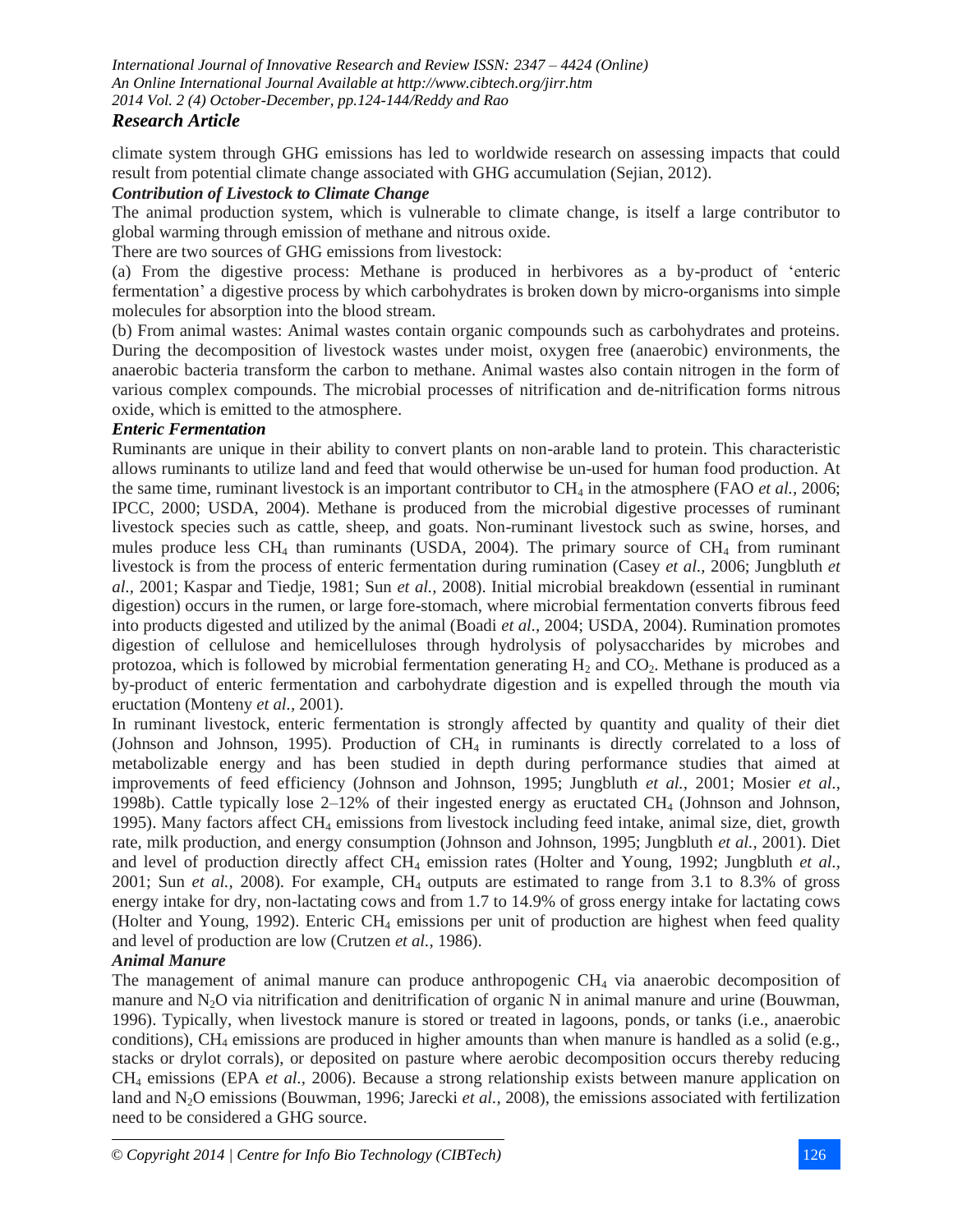### *Research Article*

A major factor influencing N2O emissions from agricultural land is N application (Jarecki *et al.,* 2008). The form of fertilizer applied as well as the placement in the soil influences the flux of  $N<sub>2</sub>O$  emissions (Breitenbeck *et al.,* 1980; Bremner *et al.,* 1981). Both CH<sup>4</sup> and N2O can be produced by the decomposition of manure. However, N fertilization reduces soil CH<sup>4</sup> oxidation (Jarecki *et al.,* 2008).

Methane is produced via the anaerobic decomposition of manure while  $N_2O$  is produced via nitrification and denitrification of land incorporated manure (Chen *et al.*, 2008). Both CH<sub>4</sub> and N<sub>2</sub>O production are influenced by multiple variables including climate, soil conditions, substrate availability, and land management practices (Chen *et al.,* 2008).With respect to management in the developed world, the increased use of liquid versus dry manure waste systems (liquid systems produce significantly more methane) in dairy and pig operations has resulted in a relative increase in methane production (FAO *et al.,* 2006).

Specifically, in the United States,CH<sup>4</sup> emissions from manure management increased by 34% between 1990 and 2006 primarily due to an increase in liquid manure systems (EPA *et al.,* 2006). One reason for the trend toward liquid-based systems is a response to regulations in the United States including the United States Clean Water Act, which restricts land application rates of manure. The emerging use of  $CH<sub>4</sub>$ digesters offers a potential mitigation of  $CH_4$  emissions from liquid manure systems coupled with electricity, gas, and biofuel generation. Current assumptions predict a 50–75% reduction (depending on environmental conditions) in digester GHG emissions from manure when compared with the current system where the manure would otherwise be stored as a liquid slurry in a lagoon (AgStar, 2002).

Nitrogen assimilation efficiencies vary considerably among different livestock with a range between 10% in beef cattle and 38–75% for swine (Castillo *et al.,* 2001; Hoekstra *et al.,* 2007). As a result, a significant amount of N is returned to the environment through animal excretions (Clemens and Huschka, 2001; Hoekstra *et al.,* 2007). This N can re-enter the crop-production cycle, or depending on the conditions be emitted as  $N_2O$  or  $NH_3$  (Mosier *et al.*, 1998b). Direct  $N_2O$  emissions are produced as part of the N cycle through the nitrification and denitrification of organic N in livestock manure and urine (Mosier *et al.,* 1998b). Annual N losses via N<sub>2</sub>O have been previously calculated between 0 and 5% of N applied for manure (Jarecki *et al., 2008)*. Indirect N<sub>2</sub>O emissions are produced from N lost as runoff, and leaching of N during treatment, storage, and transportation (Mosier *et al.,* 1998b).

With respect to animal diet, higher energy feed will have increased methane production from manure. For example, feedlot cattle fed a concentrate diet (i.e., high energy) generate manure with up to 50% higher CH<sup>4</sup> compared to range cattle eating a forage (i.e., low energy) diet (this trend is reversed for enteric fermentation where feedlot versus range cattle produce much less  $CH_4$  per unit of production). Consequently, according to LLS (FAO *et al.,* 2006), the United States (highly intensive production systems) currently has the highest methane emissions factor for manure globally for both dairy and beef cattle (FAO *et al.,* 2006). However, high levels of methane emissions from manure management are typically associated with high levels of productivity (FAO *et al.,* 2006). Therefore, per unit of production, more efficient productions systems are superior in the reduction of GHG (Capper *et al.,* 2009).

# *Sensitivity of Livestock Production to Climate Change*

Global climate change is expected to alter temperature, precipitation, atmospheric carbon dioxide levels, and water availability in ways that will affect the productivity of crop and livestock systems (Hatfield *et al.,* 2008). For livestock systems, climate change could affect the costs and returns of production by altering the thermal environment of animals thereby affecting animal health, reproduction, and the efficiency by which livestock convert feed into retained product (especially meat and milk). Climatic changes could increase thermal stress for animals and thereby reduce animal production and profitability by lowering feed efficiency, milk production, and reproduction rates (Fuquay, 1981; Morrison, 1983; St-Pierre *et al.,* 2003).

There is a substantial scientific literature examining the relationship between climatic characteristics (temperature, humidity, wind speed, etc.) and animal productivity (NRC, 1981). Fundamental too much of this literature is the concept of the thermonuetral zone – the optimal range of temperatures and environmental conditions in which the animals do not need to alter behavior or physiological function to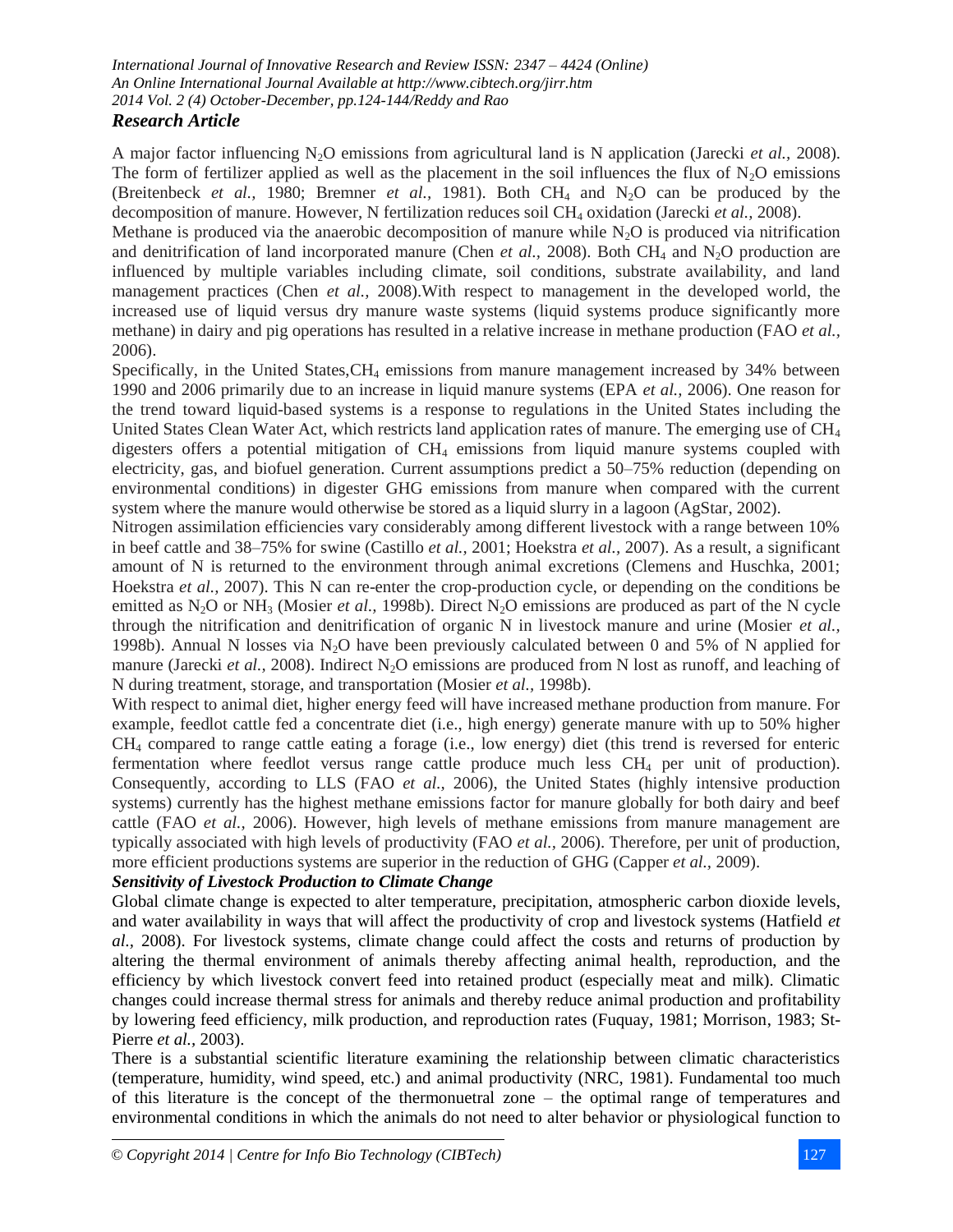## *Research Article*

maintain a normal body temperature. At temperatures below the thermonuetral zone, livestock generally expend more energy and increase their voluntary feed intake in order to maintain their core temperature, resulting in lower feed efficiency (NRC, 1981). Maintaining an adequate temperature can be an important factor influencing design of housing and in husbandry decisions for cold susceptible animals such as poultry, swine, and young animals. Low temperatures resulting from particularly cold weather or loss of power to buildings housing confined animals, can cause economic losses from increased animal morbidity or death (Mader, 2003).

Above the thermoneutral zone, animals may experience heat stress and respond by reducing their voluntary feed intake, which reduces their weight gain and feed efficiency (Hahn, 1999; NRC, 1981; West, 1994; Cooper and Washburn, 1998; Yalcin *et al.,* 2001). Heat stress can also reduce fertility, milk production, and reproduction (Hansen *et al.,* 2001; Drost *et al.,* 1999; Renaudeau and Noblet, 2001). Extended periods of high temperature can be lethal for livestock, and a particular risk for feedlot cattle in some regions (Hahn *et al.,* 1999; Hahn and Mader, 1997). Global warming is likely to increase temperature levels and the frequency of extreme temperatures – hotter daily maximums and more frequent or longer heat waves – which could adversely affect livestock production in the warm season. In some regions, economic losses due to warmer temperatures in the summer may be offset by greater productivity in the winter (Hatfield *et al.,* 2008). A limited number of studies have used agricultural engineering models of the relationship between climatic conditions and feed intake to estimate the effects of climate change on the performance of domestic animals.

Frank *et al.*, (2001) used a model relating climate to feed intake and weight gain and milk production to estimate the response of dairy cows to predicted climate changes in the Great Plains region. The study estimated reductions in milk production of 5.1% to 6.8% by 2090 in the absence of efforts to mitigate the effects of temperature changes (e.g. by using evaporative cooling in barns). The organ systems of animals respond to physical, chemical, biological and climatic stimuli from their surroundings and work in concert to perform the essential body functions. The performance (e.g., growth, milk and wool production, reproduction), health and wellbeing of the livestock is strongly affected by climate both, directly and indirectly.

#### *Direct Effects*

#### *Climate Change Effects on Feed Intake*

Increased atmospheric temperatures will reduce the rate of animal feed intake and result in poor growth performance. Animals in a highly productive state, such as high-producing dairy cows, have feed intakes and metabolic rates that may be two to four times higher than at maintenance. Heat stress in such high producing lactating dairy cows results in dramatic reductions in roughage intake and rumination (Collier *et al.,* 1982). The reduction in appetite under heat stress is a result of elevated body temperature and may be related to gut fill. Decreased roughage intake contributes to decreased VFA production and may lead to alterations in the ratio of acetate and propionate. In addition, rumen pH is depressed during heat stress (Collier *et al.,* 1982). In contrast, ruminants adapted to hot environments are able to maintain their appetite under heat stress at near maintenance or during moderate growth. In chamber experiments, heatstressed cows changed their feeding pattern and ate when temperatures were cooler. In temperature stress experiments with lactating cows, showed that the major decrease in milk production at high ambient temperatures is a result of reduced feed intake. Using rumen-fistulated lactating cows, the drop in milk production due to heat stress could be reduced by placing feed rejected due to thermal stress directly into the rumen.

### *Climate Change Effects on Livestock Milk Production*

Climatic factors or seasonal changes greatly influence the behavior of animals due to neuroendocrine response to climatic elements, consequently affecting production and health of animals (Shelton, 2000; Sejian *et al.,* 2010a; Baumgard *et al.,* 2012). Climate change is a major threat to the viability and sustainability of livestock production systems in many regions of the world (Gaughan *et al.,* 2009). High production animals are subjected to greater influence by climatic factors, particularly those rose under tropical conditions, due to high air temperatures and relative humidity (Gaughan *et al.,* 2008; Martello *et*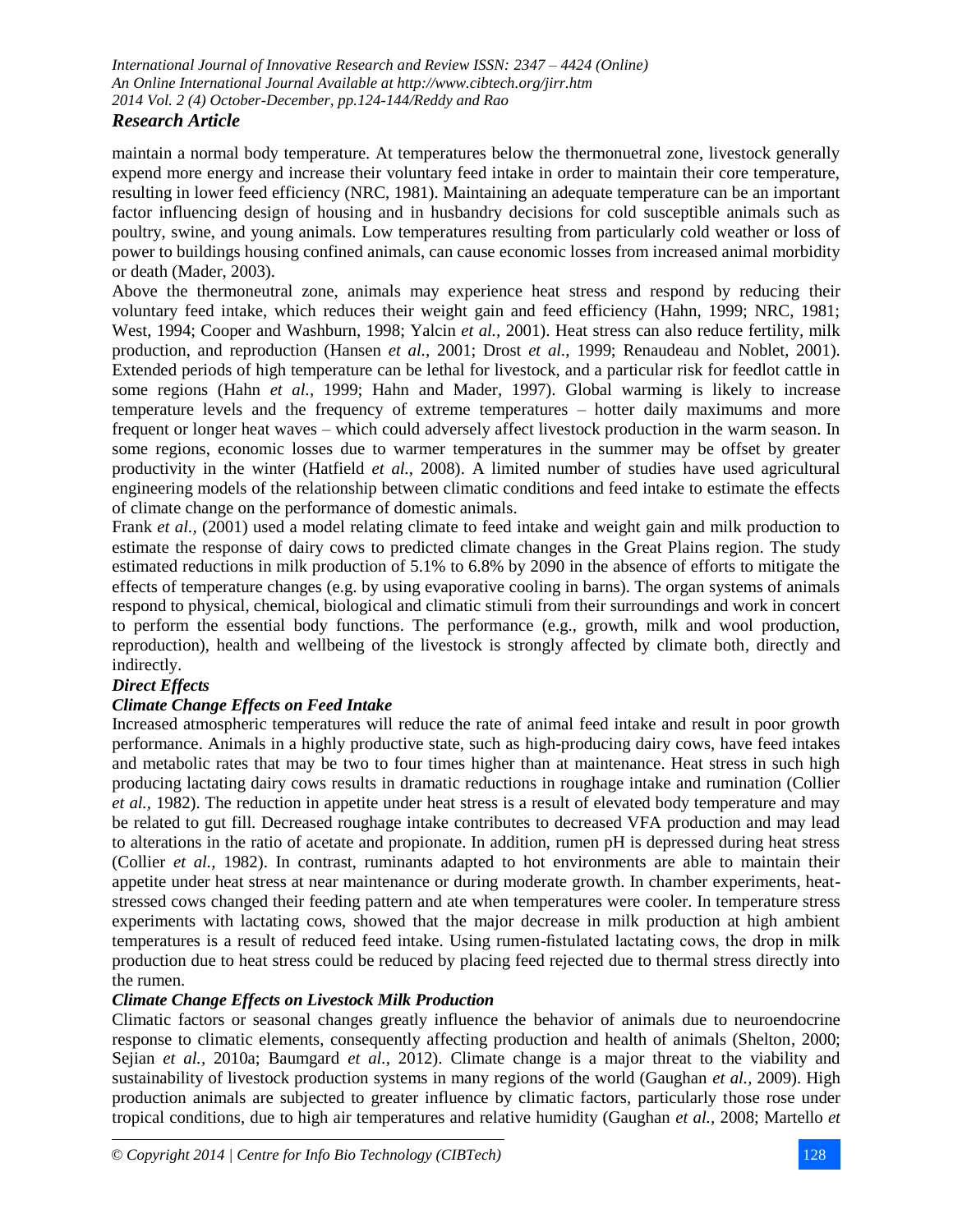## *Research Article*

*al.,* 2010). Climatic factors such as air temperature, solar radiation, relative humidity, air flow and their inter- actions, often limit animal performance (Sharma *et al.,* 1983). Quantifying direct environmental effects on milk production is difficult as milk production is also strongly affected by other factors such as nutritional management (Fuquay, 1981), that may or may not be directly linked to environmental factors. Thatcher (1974) and Johnson (1976), however, reported declines in the productions of milk and fat as a direct result of high environmental temperatures. This may be because heat stress has negative effects on the secretory function of the udder (Silanikove, 1992). McDowell *et al.,* (1976) suggested that milk production is reduced 15%, accompanied by a 35% decrease in the efficiency of energy utilization for productive purposes, when a lactating Holstein cow is transferred from an air temperature of 18°C to 30 °C. Milk fat, solids-not-fat, and milk protein percentage decreased 39.7, 18.9 and 16.9%. In addition, Johnson (1976) attributed 3–10% of the variance in lactation milk production to climatic factors. Differences in the physiological responses of cattle to the form and duration of heat stress have been reported and differences have also been noted in productive responses.

Cows maintained under similar temperatures during the day but at  $25^{\circ}$ C at night did not decrease milk production beyond that normally expected under temperate conditions (Richards, 1985). The point on the lactation curve at which the cow experiences heat stress is also important for the total lactation yield. Cows are less able to cope with heat stress during early lactation. Heat stress at the initiation of lactation negatively impacts the total milk production. Furthermore, Sharma *et al.,* (1983) concluded that climatic conditions appeared to have maximum influenced during the rest 60 days of lactation. This early lactation period is when high producing cows are in negative energy balance and make up for the deficit by mobilizing body reserves. Catabolic processes are associated with metabolic heat production over and above that already induced by high nutrient intake. Under Mediterranean climatic conditions, summer calvers produce less milk per lactation than winter calvers (Barash *et al.,* 1996). Summer temperatures in the Mediterranean region generally are above the TNZ of dairy cows and result in heat stress. At 40°C, dietary intake may decline by as much as 40% (National Research Council, 1989).

Heat stress causes the rostral cooling center of the hypothalamus to stimulate the medial satiety center which inhibits the lateral appetite center, resulting in reduced dietary intake and consequently lower milk production (Albright and Alliston, 1972). Animals in a highly productive state, such as high-producing dairy cows, have feed intakes and metabolic rates that may be two to four times higher than at maintenance (National Research Council, 1989).

## *Climate Change Effects on Livestock Reproduction*

Reproductive functions of livestock are vulnerable to climate changes and both female and males are affected adversely. Heat stress also negatively affects reproductive function (Amundson *et al.,* 2006; Sprott *et al.*, 2001). The climate change scenario due to rise in temperature and higher intensity of radiant heat load will affect reproductive rhythm via hypothalamo- hypophyseal–ovarian axis. The main factor regulating ovarian activity is GnRH from hypothalamus and the gonadotropins i.e. FSH and LH from anterior pituitary gland (Madan and Prakash, 2007). Gilad *et al.,* (1993) and Wise *et al.,* (1988) reported the decrease in LH pulse amplitude and frequency in heat stressed cattle. Plasma inhibin content was lower in heat stress cows (Wolfenson *et al.,* 1995) and cyclic buffaloes (Palta *et al.,* 1997). The effects are more pronounced in buffaloes than cattle which may be due to high thermal load in this species as a result of difficulty in heat dissipation due to unavailability of place for wallowing and lesser number of sweat glands (Vaidya *et al.,* 2010; Shashikant *et al.,* 2010). Therefore, heat mitigation measures and strategies need to be adopted not only to reduce thermal stress but also to curtail fertility losses and other health consequences on animals. It is likely that the direct impact of global warming on mammalian reproduction will be more severe for domestic animals. The potential impact of heat stress on a mammalian population can be seen by examining seasonal trends in reproductive functions of livestock species. Indeed, the effects of summer in lowering fertility is much less in non-lactating heifers and low producing cow compared with high yielding cows as reported by Badinga *et al.,* (1985) and Al- Katanani *et al.,* (1999). The expression of estrus and conception rate was recorded low during summer in crossbred cattle and buffaloes. Low estradiol level on the day of estrus during summer period in buffaloes may be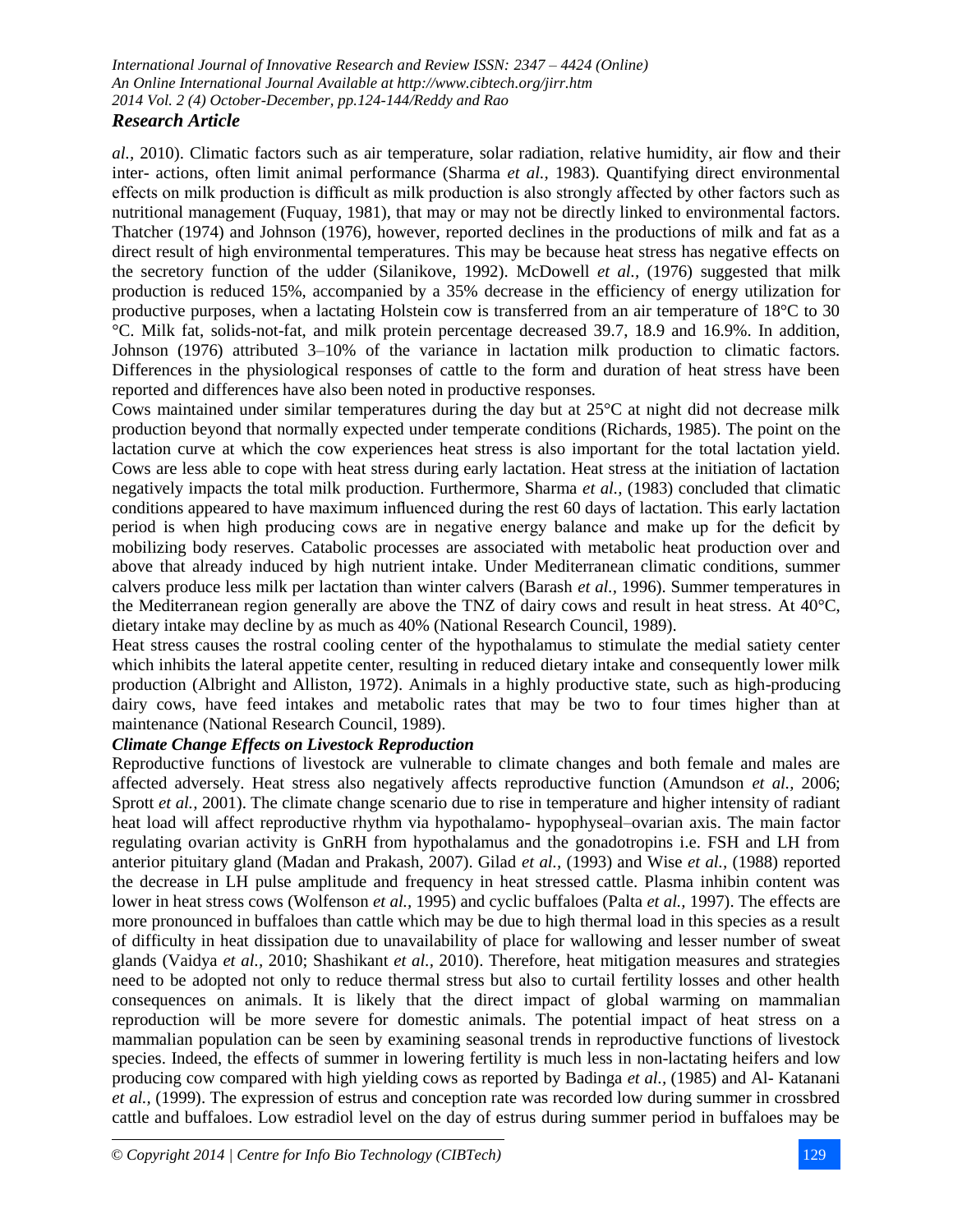# *Research Article*

the likely factor for poor expression of estrus in this species (Upadhyay *et al.,* 2009). During heat stress by climate change, motor activity and other manifestations of estrus reduced (Nobel *et al.,* 1997) and the incidence of anestrus and silent ovulation are increased (Gwazdauskas *et al.,* 1981). Due to these effects a reduction in the number of mounts during heat stress compared to cold weather, leading to poor detection of estrus (Pennington *et al.,* 1985). Studies based on projected global climate change models, showed that changes in climate would lead to decrease in milk yield and conception rate in dairy cows (Hahn *et al.,*  1992; Klinedinst *et al.,* 1993). Hahn (1995) further reported that conception rates in dairy cows were reduced 4.6% for each unit change in THI, when the THI reaches above 70. Amundson *et al.,* (2005) reported decrease in pregnancy rates of Bos Taurus cattle of 3.2% for each unit increase in average THI 70, and a decrease of 3.5% for each increase in average temperature above 23.4° C. Amundson *et al.,* (2006) further reported that the environmental variable i.e. minimum temperature of the day had the greatest influence on the percent of cows getting pregnant were not adapted to these conditions.

The number of changes in reproductive performance due to further global warming will include:

- Decreased duration and intensity of the estrus period.
- Decreased conception (fertility) rate.
- Decreased size and development of ovarian follicles.
- Decreased fetal growth and calf weight at calving.
- Increased risk of early embryonic losses.
- -Increased number of artificial insemination per conception.
- Increased incidence of silent heat in buffaloes.

Ehnert and Moberg (1991) reported that thermal stress affects the preovulatory release of LH, expression of estrus behavior and causes delay in ovulation. High ambient temperature reduces the circulating estradiol–17â concentration and sometimes increases the adrenocorticotropin secretion, which itself can block estradiol induced estrus behavior (Hansen and Arechiga, 1999). The preovulatory release of LH and the expression of estrus behavior seem to be especially sensitive to stress (Dobson and Smith, 2000). The thyroid gland also plays a role in decreasing the reproductive activity during thermal stress (Farghaly, 1984) with a decrease in the level of triiodothyronine (T3) and thyroxin (T4) hormone. Putney *et al.,*  (1988) and Alfujairi *et al.,* (1993) reported adverse effect of hot summer on the ovulation rate in cows. In cattle, as for other species, exposure of pregnant females to heat stress during the embryonic period leads to embryonic loss (Ealy *et al.*, 1993). Heat shock leads to embryonic death, at least in part, because protein synthesis is reduced (Edwards and Hanseen, 1997) and concentration of free radicals increases. Heat stress drastically reduces the pregnancy rates (Hahn *et al*., 2003). In addition to effects on embryonic mortality heat stress reduces the duration and intensity of sexual behavior and estrus incidences (Naqvi *et al*., 2004). During heat stress redistribution of blood flow from the viscera to the periphery increases for dissipation of heat, which leads to reduce blood supply to placentas (Alexander and Williams, 1971) and retards fetal growth (Collier *et al.,* 1982). The likely impacts of global warming under climate change scenarios indicate that projected temperature rise will increase duration of thermal stress on lactating cattle and negatively impact gonadal functions.

# *Climate Change Effects on Disease Occurrence in Livestock*

The impacts of changes in ecosystems on infectious diseases depend on the ecosystems affected, the type of land-use change, disease specific transmission dynamics, and the susceptibility of the populations at risk (Patz *et al.,* 2005a) – the changes wrought by climate change on infectious disease burdens may be extremely complex. Climate change will affect not only those diseases that have a high sensitivity to ecological change, but there are also significant health risks associated with flooding. The major direct and indirect health burdens caused by floods are widely acknowledged, but they are poorly characterized and often omitted from formal analyses of flood impacts (Few *et al.,* 2004).

*Effects on pathogens*: Higher temperatures may increase the rate of development of pathogens or parasites that spend some of their life cycle outside their animal host, which may lead to larger populations (Harvell *et al.,* 2002). Other pathogens are sensitive to high temperatures and their survival may decrease with climate warming.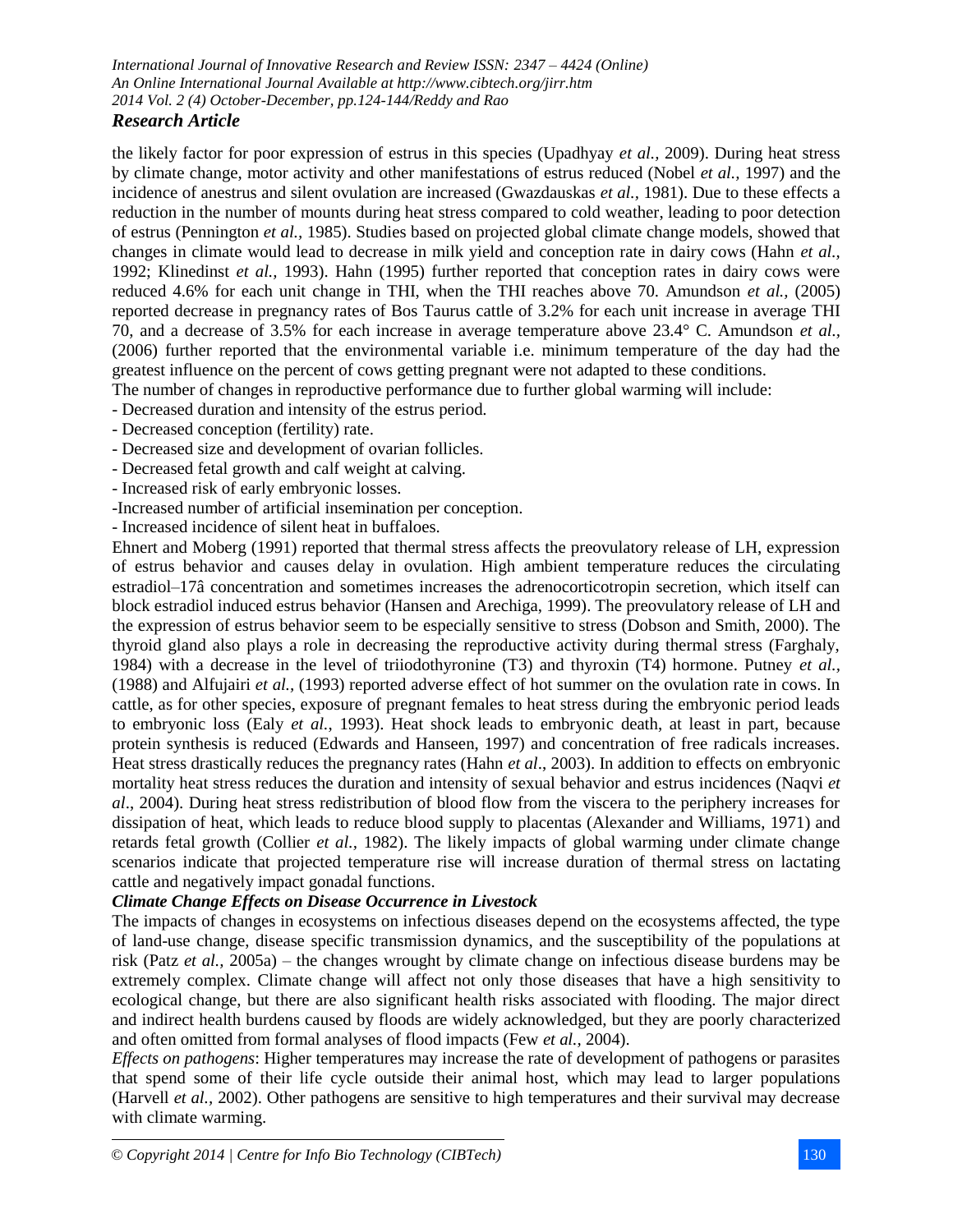## *Research Article*

*Effects on vectors*: There may be several impacts of climate change on the vectors of disease (midges, flies, ticks, mosquitoes and tsetse are all important vectors of livestock disease in the tropics. It has also been shown that the ability of some insect vectors to become or remain infected with viruses (such as bluetongue) varies with temperature (Wittmann and Baylis, 2000). The feeding frequency of arthropod vectors may also increase with rises in temperature. As many vectors must feed twice on suitable hosts before transmission is possible (to acquire and then to transmit the infection), warmer temperatures may increase the likelihood of successful disease transmission.

### *Other Indirect Effects*

Climate change may also affect the abundance and/or distribution of the competitors, predators and parasites of vectors themselves, thus influencing patterns of disease. Rogers (1996) looked at possible climate change impacts on the distribution of the brown-ear tick, Rhipicephalus appendiculatus, the primary vector of East Coast Fever. Thornton *et al.,* (2006a) investigated climate-driven changes in habitat suitability for the tsetse fly vector. While climate will modify habitat suitability for the tsetse fly, the demographic impacts on trypanosomiasis risk through bush clearance are likely to outweigh those brought about by climate change. A similar result was found in a modelling study of changes in malaria distribution in Africa by Hay *et al.,* (2006). Bluetongue, which mostly affects sheep and occasionally goat and deer, will spread from the tropics to mid-latitudes (Anon, 2006).

Potential climate change also has a bearing on livestock diseases. Climate-driven models of the temporal and spatial distribution of pests, diseases and weeds have been developed for some key species e.g. the temperate livestock tick Haemaphysalis longicornis and the tropical cattle tick Boophilus microplus (Ralph, 1987). Potential climate change impacts on buffalo fly and sheep blowfly have also been inferred (Sutherst *et al.,* 1996). Climate scenarios in New Zealand and Australia have suggested increased incidence of epidemics of animal diseases as vectors spread and extension of cattle tick infestations, both of which are directly related to changes in both temperature and rainfall (Sutherst, 1995). Research studies from India have found that meteorological parameters like temperature, humidity and rainfall explain 52 and 84% variations in the seasonality of Foot and Mouth (FMD) disease in cattle in hyperendemic division of Andhra and meso-endemic region of Maharashtra states, respectively (Ramarao, 1988). The outbreak of the disease was observed to be correlated with the mass movement of animals which in turn is dependent on the climatic factors (Sharma *et al.,* 1991).

Singh *et al.*, (1996) reported higher incidence of clinical mastitis in dairy animals during hot and humid weather due to increased heat stress and greater fly population associated with hot–humid conditions. In addition, the hot–humid weather conditions were found to aggravate the infestation of cattle ticks like, Boophilus microplus, Haemaphysalis bispinosa and Hyalomma anatolicum (Singh *et al.,* 2000; Basu and Bandhyopadhyay, 2004; Kumar *et al.,* 2004). The most economically important parasitic helminths of livestock in temperate climes include the nematodes Haemonchus contortus, Teladorsagia circumcincta and Nematodirus battus, and the trematode Fasciola hepatica. The increase in these helminths in recent years (Mitchell and Somerville, 2005; de Waal *et al.,* 2007; Kenyon *et al.,* 2009; Pritchard *et al.,* 2005, Van Dijk *et al.,* 2008) has been attributed to climate change, since the survival of the free-living stages is chiefly affected by temperature and moisture, and larval development rate is highly temperature dependent (O'Connor *et al.,* 2007; Coyne *et al.,* 1992; Barnes *et al.,* 1988; Armour, 1980). Despite the deleterious impacts of helminths on the livestock industry and their dependence on climatic conditions, predictions of long-term threats to animal health from climate change have so far concentrated on heat stress (Beatty *et al.,* 2008; García-Ispierto *et al.,* 2007; Harle *et al.,* 2007; Kendall *et al.,* 2006; Nardone *et al.,* 2006; Gregory, 2010) and viruses spread by volant vectors, such as blue tongue (Caligiuri *et al.,* 2004; de Koeijer *et al.,* 2007; Gubbins *et al.,* 2008; Pili *et al.,* 2006; Purse *et al.,* 2004; Racloz *et al.,* 2007). Although there have been a number of studies aiming to link the recent changes in helminthiasis abundance and distribution with environmental change (Mitchell and Somerville, 2005; Kenyon *et al.,* 2009; Pritchard *et al.,* 2005; Van Dijk *et al.,* 2008; Abbott *et al.,* 2007; Mas-Coma *et al.,* 2008; O'Connor *et al.,* 2006) there is a lack of predictions for future helminth risk to livestock. Finally, we need to keep in mind that preventive action has clear economic, environmental and social benefits, because it anticipates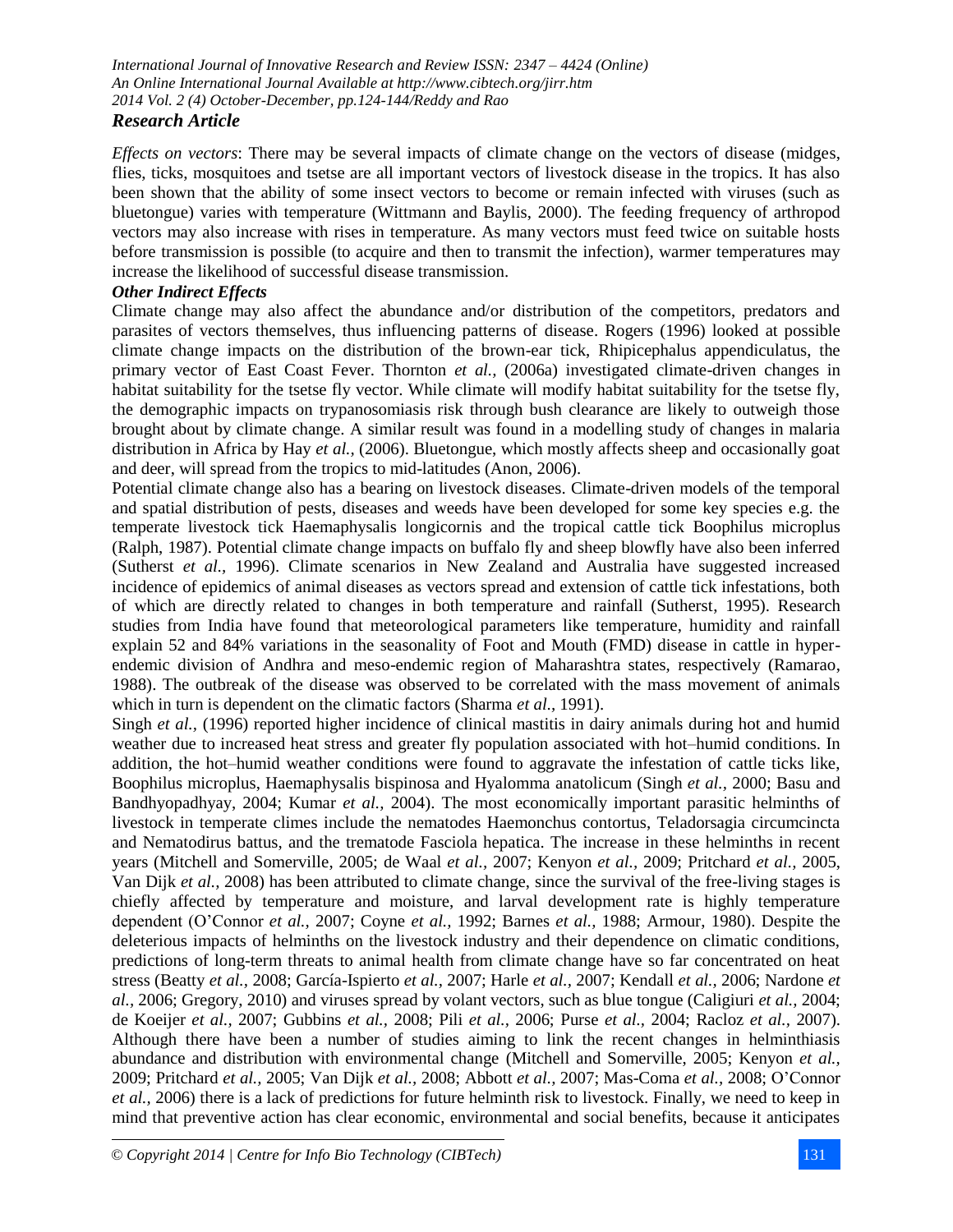# *Research Article*

the potential impact and minimizes the threats to ecosystems and human and animal health. The institutionalization of risk management therefore provides an appropriate instrument for minimising these threats, thereby contributing to the necessary adaptation to climate change.

## *Indirect Effects*

Besides the direct effects of climate change on animal and animal production, there are profound indirect effects as well, which include climatic influences on quantity and quality of feed and fodder resources such as pastures, forages, grain and crop by-residues, and the severity and distribution of livestock diseases and parasites.

# *Effect on Feed Resources*

Historic data from the United Kingdom on grassland production from sites at which grassland production has been measured over a run of years with contrasting weather are a valuable resource (Hopkins, 2000) that indicates some of the effects of hot, dry seasons for different types of grass-growing environments. Results show that lowland sites in relatively low rainfall areas have the greatest reduction of herbage yield in dry seasons. The predicted negative impact of climate change on Indian agriculture (Dinar *et al.,* 1998) would adversely affect livestock production in the country and further limit the possibility of rearing the animals economically. As a result of poor availability of pasture and grazing lands in India (only 3.4% of the area in India is under permanent pasture and grazing land), animals either subsist on poor quality grasses available in the pastures and non-pasture lands or are stall-fed, chiefly on crop by-residues. The feed and fodder deficit in the country is already of the order, 22% for dry fodder, 62% for green fodder and 64% for concentrates (GOI, 2002). These shortages would be further aggravated by the adverse effects of climate change on agricultural production. However, adverse consequences would be inflicted on livestock in regions where high temperatures could be associated with decline in rainfall, increased evapo-transpiration or increase in the incidence of droughts.

Climate change can be expected to have several impacts on feed crops and grazing systems, including the following (Hopkins and Del-Prado, 2007):

 $\triangleright$  Changes in herbage growth brought about by changes in atmospheric CO<sub>2</sub> concentrations and temperature;

 $\triangleright$  Changes in the composition of pastures, such as changes in the ratio of grasses to legumes;

 $\triangleright$  Changes in herbage quality, with changing concentrations of water-soluble carbohydrates and nitrogen at given dry matter (DM) yields;

Greater incidences of drought, which may offset any DM yield increases;

Greater intensity of rainfall, which may increase nitrogen leaching in certain systems.

# *Management Strategies to Counteract Climate Change*

#### *Grazing Management*

Grazing can be optimized by balancing and adapting grazing pressure on land and can provide increase grassland productivity, mitigation and adaptation benefits. However, the net influence of optimal grazing is variable and highly dependent on baseline grazing practices, plant species, soils and climatic conditions (Smith *et al.,* 2008). Perhaps the most clear cut mitigation benefits arise from soil carbon sequestration when grazing pressure is adapted to stop or revert land degradation (Conant and Paustian, 2002). In these cases enteric emission intensities can also be lowered, because under lower grazing pressures animals have a wider choice of forage, and tend to select more nutritious forage which is associated with more rapid live weight gain (LWG) rates (Rolfe, 2010). By restoring degraded grassland, these measures can also enhance soil health and water retention, increasing resilience of the grazing system to climate variability. However, if grazing pressure is reduced by simply lowering animal numbers, then total output per hectare may be lower except where baseline stocking rates are excessively high (Rolfe, 2010). Rotational grazing to adjust the frequency and timing of grazing and better match grazing needs and pasture resource availability is one of the main strategies for increasing the efficiency of grazing management. This enables maintenance of forages at a relatively earlier growth stage, improving the quality/digestibility and productivity of the system, reducing methane emissions per unit of LWG (Eagle *et al.,* 2012).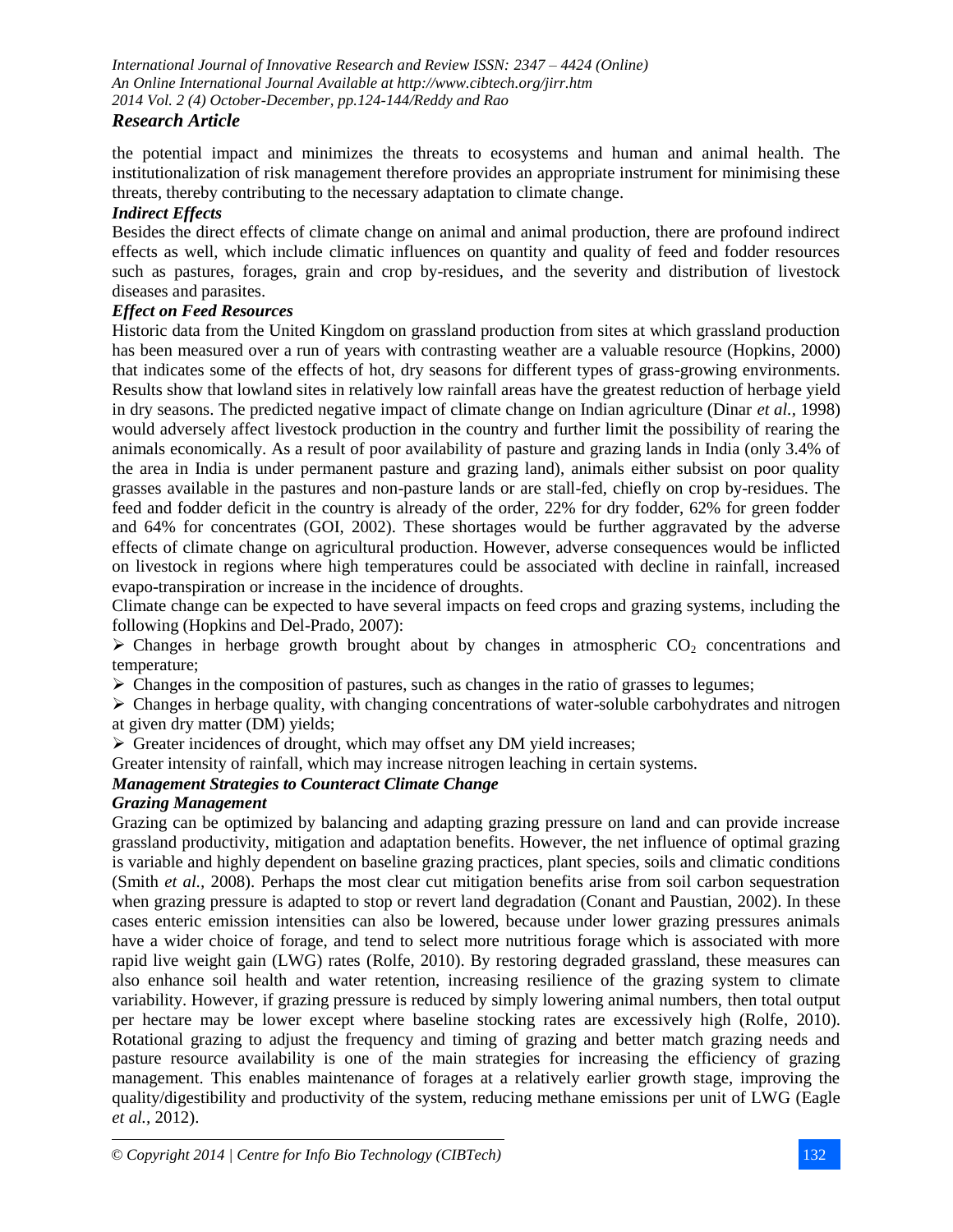# *Research Article*

#### *Pasture Management & Nutrition*

Pasture management measures, additional to grazing management, include the sowing of improved varieties of pasture, typically the replacement of native grasses with higher yielding and more digestible forages, including perennial fodders, pastures and legumes (Bentley *et al.,* 2008). For example, in tropical grazing systems of Latin America, substantial improvements in soil C storage and productivity benefits, as well as reductions in enteric emission intensities of animal production, are possible through the replacement natural cerrado vegetation with deep rooted pastures such as Brachiaria (Thornton and Herrero, 2010). There are, however, far fewer opportunities for sowing improved pastures in arid and semi-arid grazing systems. The intensification of pasture production though fertilization, cutting regime and irrigation practices may also enhance productivity, soil C, pasture quality and animal performance. These approaches may not always reduce GHG emissions: improved pasture quality from N fertilization may involve a tradeoff between lower CH4 emissions and higher N2O emissions (Bannink *et al.,* 2010). Also, after accounting for energy-related emissions and N2O emissions associated with irrigation, the net GHG emissions of this practice may be negative on grazing lands (Eagle *et al.,* 2012). Grass quality can also be improved by chemical and/or mechanical treatments and ensiling. With increasing variability in climatic conditions (e.g. increasing incidents of drought) due to climate change, there may be an increase in the frequency of periods where forage availability fall shorts short of animal demands. In these situations supplemental feeding can be an important adaptation strategy.

# *Animal Breeding*

Animal breeding to select more productive animals is a further strategy to enhance productivity and thereby lower CH4 emission intensities. There has been recent research on the mitigation benefits of using residual feed intake (RFI) as a selection tool for low CH4 emitting animals, but findings have so far been inconclusive Waghorn and Hegarty (2011). There is also evidence that cross breeding programs can deliver simultaneous adaptation, food security and mitigation benefits. For example, composite cattle breeds developed in recent decades in tropical grasslands of northern Australia, have demonstrated greater heat tolerance, disease resistance, fitness and reproductive traits compared with pure shorthorn breeds which previously dominated these harsh regions (Bentley *et al.*, 2008). In general, cross breeding strategies that make use of locally adapted breeds, which are not only tolerant to heat and poor nutrition, but also to parasites and diseases (Hoffmann, 2008), which may become more common with climate change .

#### *Agro-forestry Practices*

Agro-forestry is an integrated approach to the production of trees and of non-tree crops or animals on the same piece of land. Agro-forestry is important both for climate change mitigation (carbon sequestration, improved feed and hence reduced enteric methane) as well as for adaptation by improving the resilience of agricultural production to climate variability through the use of trees for intensification, diversification and buffering of farming systems. Shade trees have impacts on reducing heat stress on animals and contribute to improve productivity, improved forage value and productivity and body condition of animals, reduced overgrazing and hence land degradation (Thornton and Herrero, 2010).

#### *Improved Waste Management*

Most methane emissions from manure derive from swine, beef cattle feedlots, and dairies, where production is concentrated on large operations, and manure is stored under anaerobic conditions. Methane mitigation options involve the capture of methane by covered manure storage facilities (biogas collectors). Captured methane can be flared or used to provide a source of energy for electric generators, heating, or lighting (which can offset CO2 emissions from fossil fuels). Anaerobic digestion allows CH4 emissions from animal storage to be reduced while at the same time producing biogas that can substitute for fossil fuel energy. The technology has shown to be highly profitable in warm climates (Gerber *et al.,* 2008). Recent developments in energy policy have also enhanced its economic profitability in countries such as Germany and Denmark (AEBIOM, 2009). Manure application practices are also available to reduce N2O emissions. Improved livestock diets as well as feed additives can substantially reduce CH4 emissions from enteric fermentation and manure storage (Steinfeld *et al.,* 2006). Energy-saving practices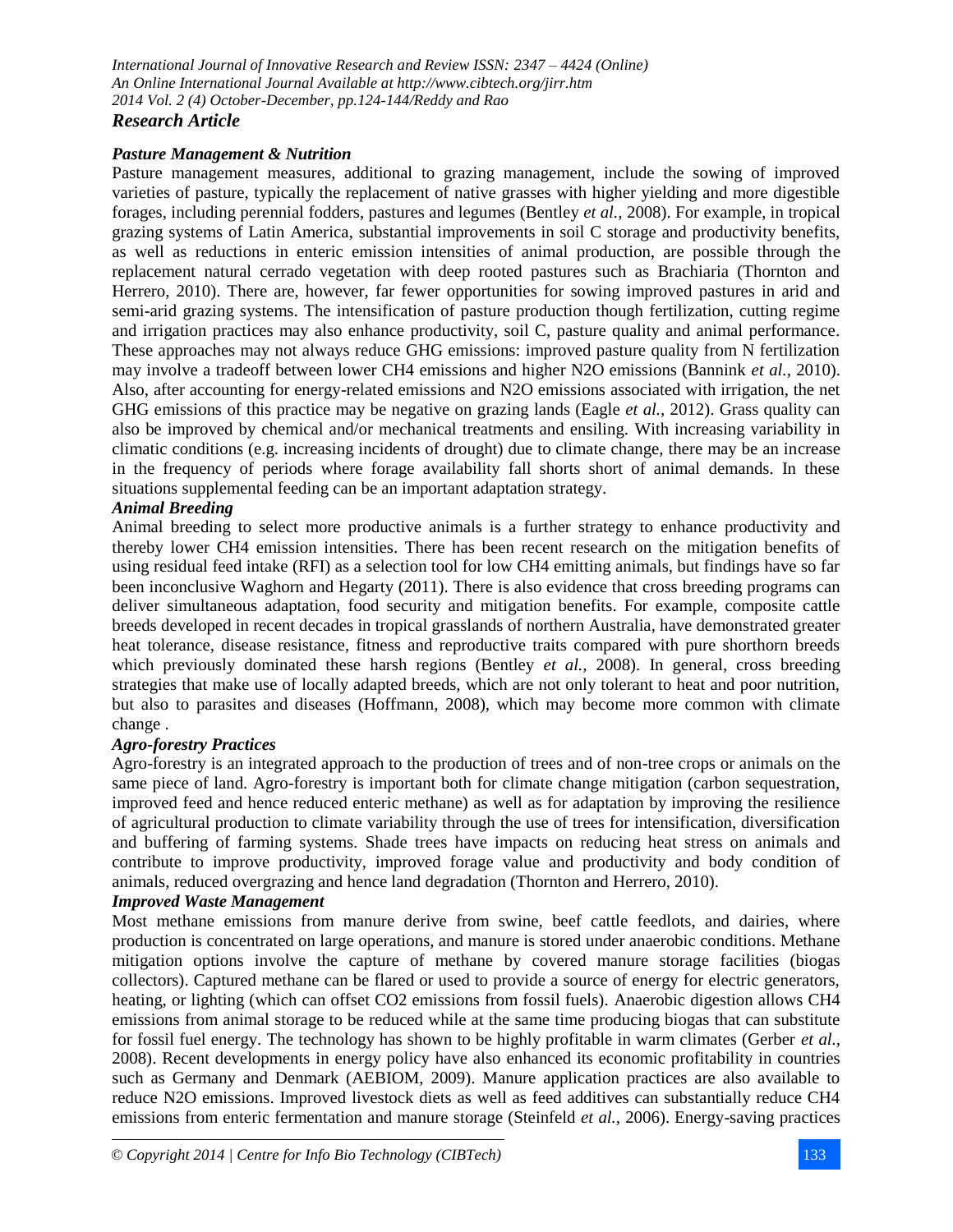# *Research Article*

have also shown to be quite effective in reducing the dependence of intensive systems on fossil-fuel energy.

### *Carbon Sequestration*

The success of strategies of greenhouse gas mitigation depends on the use of appropriate tools to reduce carbon losses and to increase carbon sequestration. Soussana *et al.,* (2010) reviewed a set of management practices that help achieve these objectives. We report below some of these practices that refer to grassland carbon sequestration:

- Avoiding soil tillage,
- Moderately intensifying nutrient-poor permanent grasslands,
- Avoid heavy grazing,
- Grass-legumes association rather than grass only.

# *Methane Mitigation through Nutritional Management Strategies*

### *Dietary Manipulation*

The chemical composition of diet is an important factor which affects rumen fermentation and methane emission by the animals. Improvement in the digestibility of lignocellulose feeds with different treatments also resulted in lower methanogenesis by the animals (Agrawal and Kamra, 2010). Wheat straw treated with urea (4kg urea per 100kg DM) or urea plus calcium hydroxide (3kg urea+3 kg calcium hydroxide per 100kg DM) and stored for 21 days before feeding, reduced methane emission from sheep. The treatment of straw with urea and urea molasses mineral block lick caused a reduction of 12-15% methane production and the molar proportion of acetate decreased accompanied with an increase in propionate production (Agrawal and Kamra, 2010). On inclusion of green maize and berseem in the ration, methanogenesis decreased significantly. By increasing the concentrate level in the paddy straw based diet there was a depression in methane production accompanied with an increase in propionate concentration in the rumen liquor. Castor bean cake and karanj cake inhibited methanogenesis significantly, but these two oil cakes also affected in vitro dry matter degradability of feed adversely, which might be due to the presence of antinutritional factors (Kumar *et al.,* 2007).

#### *Increased Proportion of Concentrates in the Diet*

A higher proportion of concentrate in the diet leads to a reduction in CH4 emissions as a proportion of energy intake (Yan *et al.,* 2000). The relationship between concentrate proportion in the diet and methane production is curvilinear (Sauvant and Giger-Reverdin, 2007) with a marked decrease in methane observed when dietary starch is higher than 40%. Replacing plant fiber in the diet with starch induces a shift of VFA production from acetate towards propionate occurs, which results in less hydrogen production (Singh, 2010). The metabolic pathways involved in hydrogen production and utilization and the activity of methanogens are two important factors that should be considered when developing strategies to control methane emissions by ruminants. Reduction of hydrogen production should be achieved without impairing feed fermentation. Reducing methanogens activity and/or numbers should ideally be done with a concomitant stimulation of pathways that consume hydrogen to avoid the negative effect of the partial pressure increase of this gas. Many mitigating strategies proposed have indeed multiple modes of action (Martin *et al.,* 2008). Hydrogen gas produced during microbial fermentation of feed is used as an energy source by methanogens, which produce methane. Efficient  $H_2$  removal is postulated to increase the rate of fermentation eliminating the inhibitory effect of  $H_2$  on the microbial degradation of plant material (McAllister and Newbold, 2008). The rate of CH<sub>4</sub> formation is determined by the rate at which  $H_2$  passes through the dissolved pool, and the amount of  $CH_4$  formed is determined by the amount of  $H_2$  that passes thought the pool. The absolute amount of  $CH_4$  formed per animal on different diets is related to characteristics of the feed in complex ways incuding the nature and amount of feed, the extent of its degradation, and the amount of  $H_2$  formed from it (Singh, 2010).

#### *Adding Lipid to the Diet*

Dietary fat seems a promising nutritional alternative to depress ruminal methanogenesis without decreasing ruminal pH as opposed to concentrates (Sejian *et al.,* 2011b). Addition of oils to ruminant diets may decrease CH<sub>4</sub> emission by up to 80% in vitro and about 25% in vivo (Singh, 2010). Lipids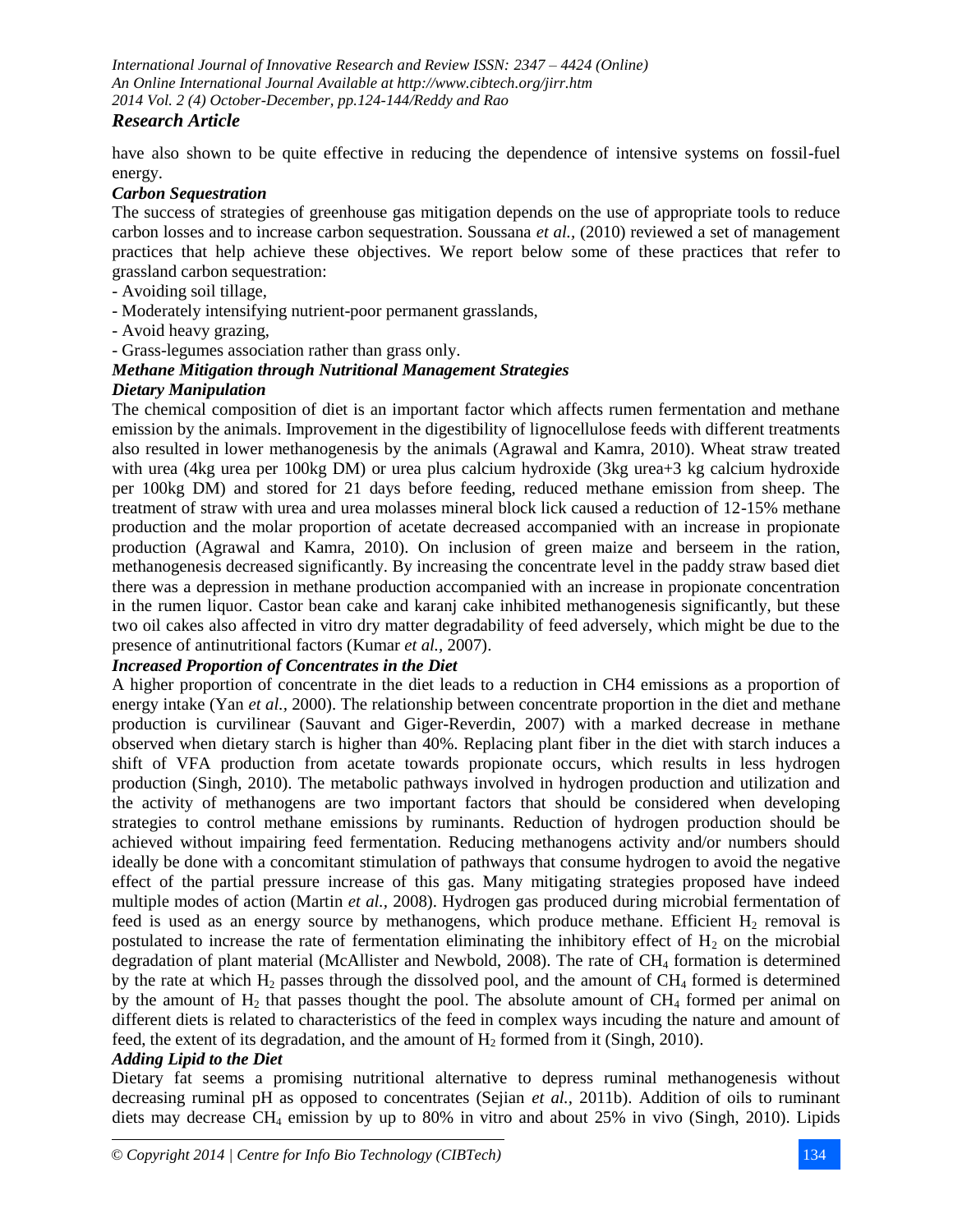# *Research Article*

cause depressive effect on CH<sup>4</sup> emission by toxicity to methanogens, reduction of protozoa numbers and therefore protozoa associated methanogens, and a reduction in fibre digestion. Oils containing lauric Acid and myrstic acid are particularly toxic to methanogens. Beauchemin *et al.,* (2008) recently reviewed the effect of level of dietary lipid on CH<sub>4</sub> emissions over 17 studies and reported that with beef cattle, dairy cows and lambs, for every 1%(DMI basis) increase in fat in the diet,  $CH_4$  (g/kg DMI) was reduced by 5.6 %. In another review of fat effects on enteric CH4, (Martin *et al.,* 2010) compared a total of 67 in vivo diets with beef, sheep and dairy cattle, reporting an average of  $3.8\%$  (g/kg DMI) less enteric CH<sub>4</sub> with each 1% addition of fat (Singh, 2010).

#### *Bacteriocins*

Some bacteriocins are known to reduce methane production in vitro (Callaway *et al.,* 1997; Lee *et al.,* 2002). Nisin is thought to act indirectly, affecting hydrogen producing microbes in a similar way to that of the ionophore antibiotic monensin (Callaway *et al.,* 1997). A bacteriocin obtained from a rumen bacterium, bovicin  $HC_5$ , decreased methane production in vitro up to 50% without inducing methanogens adaptation (Lee *et al.,* 2002). Klieve and Hegarty (1999) also suggested the use of archaeal viruses to decrease the population of methanogens.

#### *Ionophores*

Ionophores (e.g. monensin) are antimicrobials which are widely used in animal production to improve performance. Tadeschi *et al.,* (2003) reported in a recent review that on feedlot and low forage diets, tend to marginally increase average daily gain whilst at the same time reducing DMI, thus increasing feed efficiency by about 6%. Monensin should reduce CH4 emissions because it reduces DMI, and because of a shift in rumen VFA proportions towards propionate and a reduction in ruminal protozoa numbers (Singh, 2010). In vivo studies have shown that animals treated with monensin emit reduced levels of CH4 (e.g. McGinn *et al.,* 2004; Van-vugt *et al.,* 2005) but others have reported no significant effect (e.g. Waghorn *et al.,* 2008; van Vugt *et al.,* 2005). Monensin causes a direct inhibition on H-producing bacteria (Russell and Houlihan, 2003) that results in a decrease in methane production due to shortage of molecular H. Monensin also favours propionate producing bacteria (Newbold *et al.,* 1996).

# *Conclusion*

The growing human population and its increasing affluence will increase the global demand for livestock products. But the expected big changes in the climate globally will affect directly or indirectly the natural resource base, the animal productivity and health and the sustainability of livestock-based production systems. Global warming is expected to introduce an additional level of pressure for livestock production systems in dry areas. Livestock production system is sensitive to climate change and at the same time itself a contributor to the phenomenon, climate change has the potential to be an increasingly formidable challenge to the development of the livestock sector.

Responding to the challenge of climate change requires formulation of appropriate adaptation and mitigation options for the sector. Although the reduction in GHG emissions from livestock industries are seen as high priorities, strategies for reducing emissions should not reduce the economic viability of enterprises if they are to find industry acceptability. As the numbers of farm animals reared for meat, egg, and dairy production increase, so do emissions from their production. By 2050, global farm animal production is expected to double from present levels.

The environmental impacts of animal agriculture require that governments, international organizations, producers, and consumers focus more attention on the role played by meat, egg, and dairy production. Mitigating and preventing the environmental harms caused by this sector require immediate and substantial changes in regulation, production practices, and consumption patterns.

The livestock development strategy in the changing climate scenario should essentially focus on minimization of potential production losses resulting from climate change, on one hand, and on the other, intensify efforts for methane abatement from this sector as this would also be instrumental in increasing production of milk by reducing energy loss from the animals through methane emissions. Constant research, education and sensitization are needed in order to adapt to and combat the possible effects of climate change.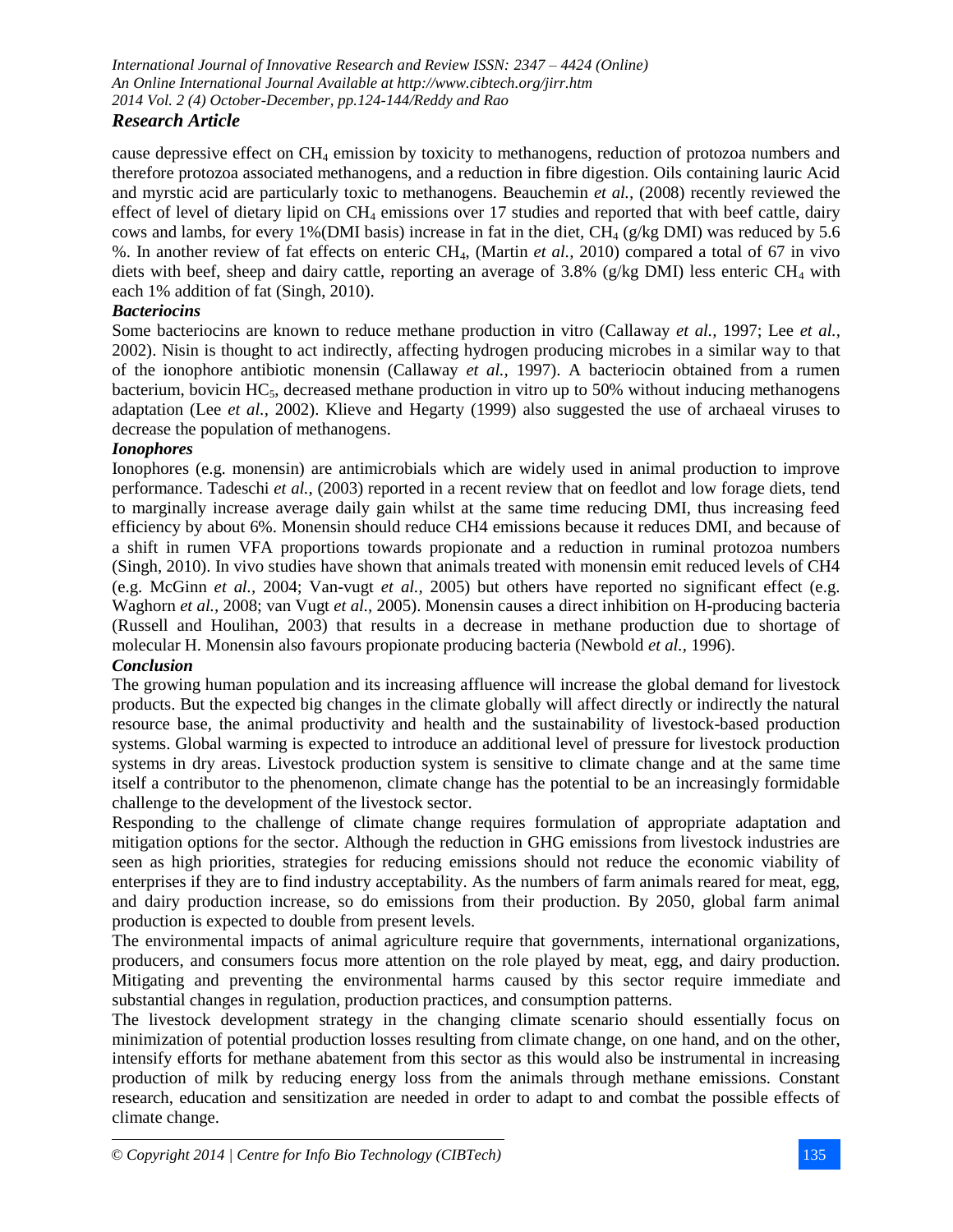# *Research Article*

## **REFERENCES**

**Abbott KA, Taylor PM and Stubbings LA (2007).** *Sustainable Worm Control Strategies for Sheep*, 2nd edition, A Technical Manual for Veterinary Surgeons and Advisers; SCOPS (Sustainable Control of Parasites in Sheep), National Sheep Association: Malvern, UK 1-48.

**Agrawal DK and Kamra DN (2010).** Global warming: Role of livestock and mitigation strategies. In: International conference on Physiological capacity building in livestock under changing climate scenario. Physiology and Climatology division, Indian Veterinary Research Institute, Izatnagar, 243122, Uttar Pradesh, India, November 73-80 27-39.

**AgStar (2002).** Managing manure with biogas recovery systems improved performance at competitive costs. Environmental Protection Agency. 430-F 002-004, http://www.epa. gov/agstar/pdf/manage.pdf.

**Alfujairi MM, Albrahim RM and Elnouty ED (1993).** Seasonal variations in superovulatory responses of Holstein cows treated with pregnant mare serum gonadotropin in Saudi Arabia. *Journal of Reproduction and Fertility* **11** 75(Abstract).

**Al-Katanani YM, Webb DW and Hansen PJ (1999).** Factors affecting seasonal variation in non-return rate to first service in lactating Holstein cow in a hot climate. *Journal of Dairy Science* **82** 2611-2616.

**Amundson JL, Mader TL, Rasby RJ and Hu QS (2005).** Temperature and temperature–humidity index effects on pregnancy rate in beef cattle. In: *Proceedings of 17th International Congress on Biometeorology*. Deutscher Wetterdienst, Offenbach, Germany.

**Amundson JL, Mader TL, Rasby RJ and Hu QS (2006).** Environmental effects on pregnancy rate in beef cattle. *Journal of Animal Science* **84** 3415–3420.

**Angilletta Jr MJ (2009).** Looking for answers to questions about heat stress: researchers are getting warmer. *Functional Ecology* **23** 231–232.

**Anon (2006).** Bluetongue confirmed in France. News and reports. *Veterinary Record,* 331.

**Armour** J **(1980).** The epidemiology of helminth disease in farm animals. *Veterinary Parasitology* **6** 7-46 **Badinga L, Collier RJ, Thatcher WW and Wilcox CJ (1985).** Effect of climatic and management factors on conception rate of dairy cattle in subtropical environment. *Journal of Dairy Science* **68** 78– 85.

**Bannink A, Smits MCJ, Kebreab E, Mills JAN, Ellis JL, Klop A, France J and Dijkstra J (2010).** Simulating the effects of grassland management and grass ensiling on methane emission from lactating cows. *Journal of Agricultural Science* 55-72.

**Barnes EH, Dobson RJ, Donald AD and Waller PJ (1988).** Predicting populations of Trichostrongylus colubriformis infective larvae on pasture from meteorological data. *International Journal for Parasitology* **18** 767-774.

**Basu AK and Bandhyopadhyay PK (2004).** The effect of season on the incidence of ticks. *Bulletin of Animal Health and Production in Africa* **52**(1) 39–42.

**Baumgard LH, Rhoads RP, Rhoads ML, Gabler NK, Ross JW, Keating AF, Boddicker RL, Lenka S and Sejian V (2012).** Impact of Climate Change on Livestock Production. In: *Environmental Stress and Amelioration in Livestock Production*, Germany 4, 13–68.

**Beatty D, Barnes A, Taylor E and Maloney S (2008).** Do changes in feed intake or ambient temperature cause changes in cattle rumen temperature relative to core temperature? *Journal of Thermal Biology* **33** 12-19.

**Beauchemin KA, Kreuzer M, O'Mara F and McAllister TA (2008).** Nutritional management for enteric methane abatement: a review. *Australian Journal of Experimental Agriculture* **48**(1-2) 21–27.

**Bentley D and Hegarty R (2008).** Managing livestock enterprises in Australia's extensive rangelands for greenhouse gas and environmental outcomes: a pastoral company perspective. *Australian Journal of Experimental Agriculture* **48** 60-64.

**Bierbaum RM, Holdren JP, MacCracken MC, Moss RH and Raven PH (2007).** Confronting Climate Change: Avoiding the Unmanageable, Managing the Unavoidable.

**Boadi D, Benchaar C, Chiquette J and Masse D (2004).** Mitigation strategies to reduce enteric methane emissions from dairy cows: Update review. *Canadian Journal of Animal Science* **84** 319–335.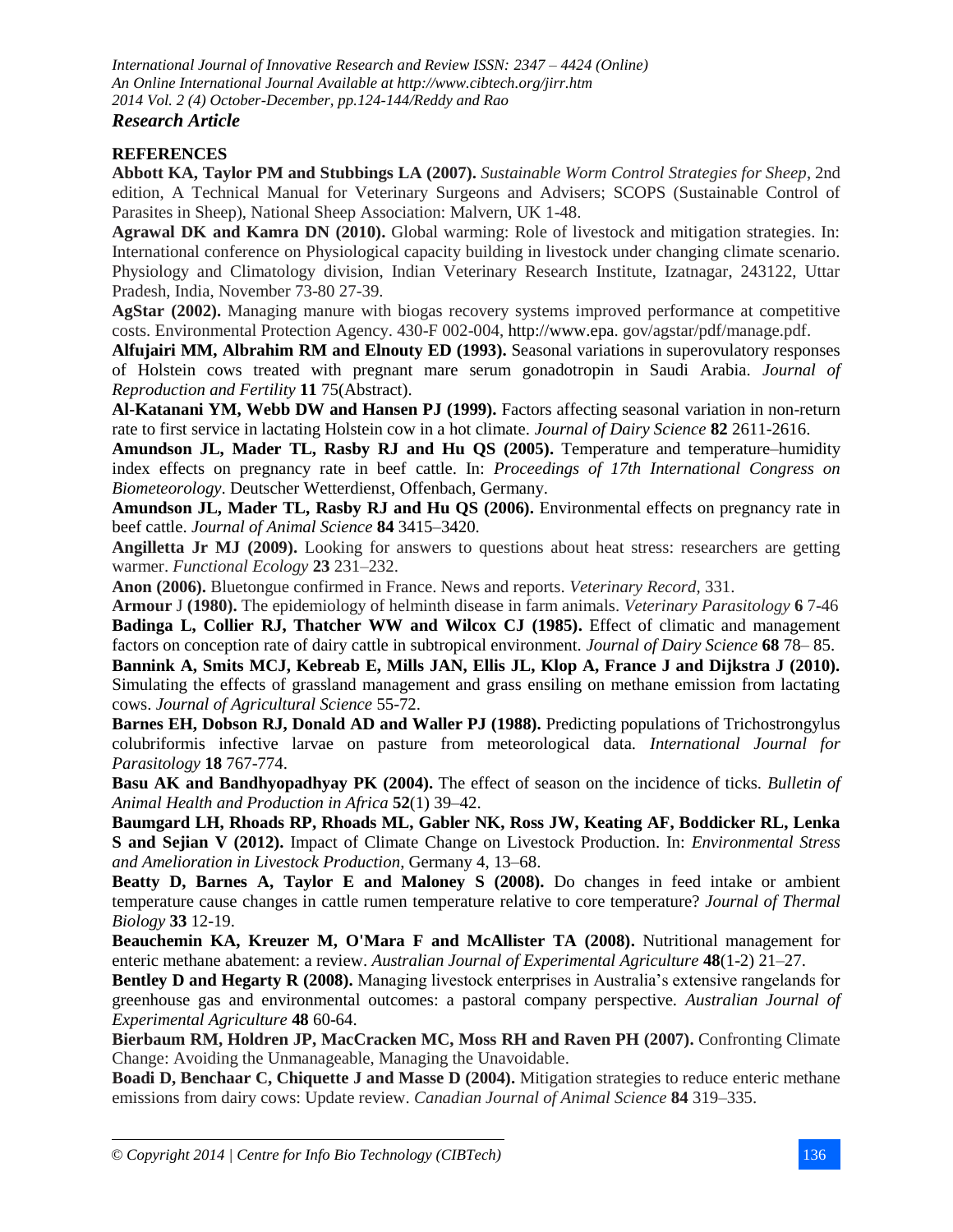**Boden TA, Marland G and Andres RJ (2009).** Global, regional, and national fossil fuel CO emissions. Oak Ridge, TN: Carbondioxide Information Analysis Center, Oak.

**Bouwman A (1996).** Direct emissions of nitrous oxide from agricultural soils. *Nutrient Cycling in Agroecosystems* **46** 53–70.

**Breitenbeck G, Blackmer A and Bremner J (1980).** Effects of different nitrogen fertilizers on nitrous oxide from soil. *Geophysical Research Letters* **7** 85–88.

**Bremner J, Breitenbeck G and Blackmer A (1981).** Effects of anhydrous ammonia fertilization on emission of nitrous oxide from soils. *Journal of Environmental Quality* **10** 77–80.

**Briffa KR, Jones PD, Schweingruber FH, Shiyatov SG and Cook ER (2002).** Unusual twentiethcentury summer warmth in a 1000 year temperature record from Siberia. *Nature* **376**.

**Caligiuri V, Giuliano GA, Vitale V, Chiavacci L, Travaglio S and Salute V (2004).** Bluetongue surveillance in the Campania Region of Italy using a geographic information system to create risk maps. *Epidemiology Vector Vehicle* **40** 385-389.

**Callaway TR, Carneiro De Melo AMS and Russell JB (1997)**. The effect of nisin and monensin on ruminal fermentations in vitro. *Current Microbiology* **35** 90–96.

**Capper JL, Cady RA and Bauman DE (2009).** The environmental impact of dairy production: 1944 compared with 2007. *Journal of Animal Science.*

**Casey K, Bicudo J, Schmidt D, Singh A, Gay S, Gates R, Jacobson L and Hoff S (2006).** Air quality and emissions from livestock and poultry production/waste management systems 40, Animal Agriculture and the Environment: National Center for Manure and Waste Management White Papers.

**Castillo AR, Kebreab E, Beever DE, Barbi JH, Sutton JD, Kirby HC and France J (2001).** The effect of energy supplementation on nitrogen utilization in lactating dairy cows fed grass silage diets. *Journal of Animal Science* **79** 240–246.

**Chen D, Li Y, Grace P and Mosier AR (2008).** N2O emissions from agricultural lands: A synthesis of simulation approaches. *Plant Soil* 309.

**Chown SL, Hoffmann AA, Kristensen TN, Angilletta Jr MJ, Stenseth NC and Pertoldi C (2010).** Adapting to climate change: a perspective from evolutionary physiology. *Climate Research* **43** 3–15.

**Clemens J and Huschka A (2001).** The effect of biological oxygen demand of cattle slurry and soil moisture on nitrous oxide emissions. *Nutrient Cycling in Agroecosystems* **59** 193–198.

**Collier RJ, Doelger SG, Head HH, Thatcher WW and Wilcox CJ (1982).** Effects of heat stress during pregnancy on maternal hormone concentrations, calf birth weight and postpartum milk yield of Holstein cows. *Journal of Animal Science* **54** 309–319.

**Conant RT and Paustian K Potential (2002).** Soil carbon sequestration in overgrazed grassland ecosystems. *Global Biogeochemical Cycles* **16**(1).

**Cooper MA and Washburn KW (1998).** The relationships of body temperature to weight gain, feed consumption, and feed utilization in broilers under heat stress. *Poultry Science* **77** 237–242.

**Coyne MJ and Smith G (1992)**. The development and mortality of the free-living stages of Haemonchus contortus in laboratory culture. *International Journal for Parasitology* **22** 641-650.

**Crowley TJ and Lowery TS (2000).** How warm was the medieval warm period? AMBIO, *Journal of Human Environment* **29** 51–54.

**Crutzen P, Asselmann I and Seiler W (1986).** Methane production by domesticated animals, wild ruminants, other herbivorous fauna and humans. *Tellus Series B: Chemical and Physical Meteorology* **38** 271.

**de Koeijer A, Hartemink N, Boender GJ, Elbers A and Heesterbeek H (2006).** Epidemiological analysis of the 2006 bluetongue virus serotype 8 epidemic in north-western Europe A risk map for epidemic potential in The Netherlands. *European Food Safety Authority* **1** 1-18.

**de Waal T, Relf V, Good B, Gray J, Murphy T, Forbes A and Mulcahy G (2007).** Developing models for the predicion of fasciolosis in Ireland. In Making Science Work on the Farm: A Workshop on Decision Support Systems for Irish Agriculture; *Joint Working Group in Applied Agricultural Meteorology: Dublin,* edited by Holden NM, Hochstrasser T, Schulte RPO, Walsh S, Ireland 60-63.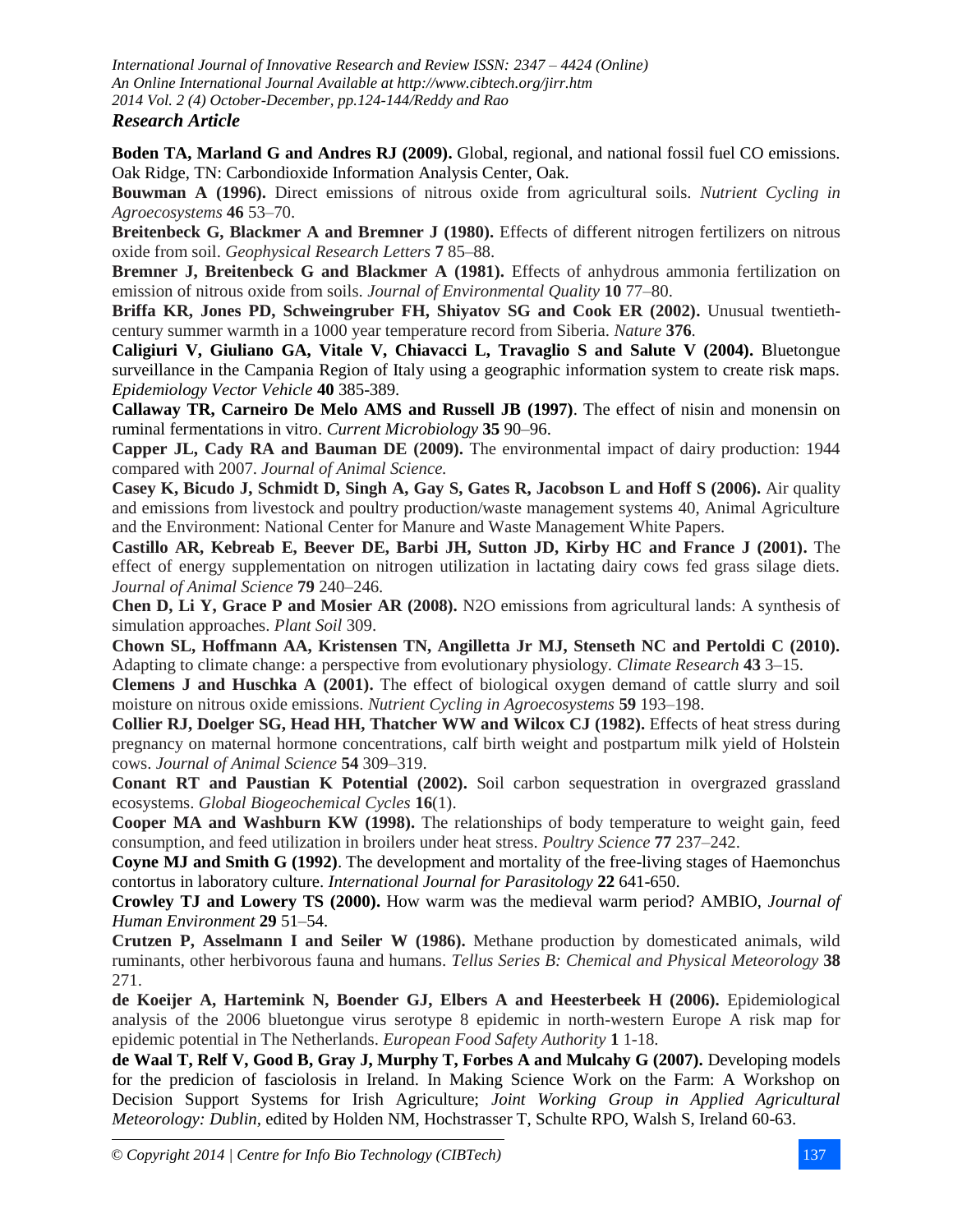*Research Article*

**Dinar A, Mendelsohn R, Evenson R, Parikh J, Sanghi A, Kumar K, McKinsey J and Lonergan S (1998).** Measuring the impact of climate change on Indian agriculture. World Bank Technical Paper No. 402, World Bank, Washington DC 266.

**Dobson H and Smith RF (2000).** What is stress and how does it affects fertility? *Animal Reproduction Science* **60** 743–752.

**Drost MJ and Thatcher WW (1987).** Heat stress in dairy cows. Its effect on reproduction. *Veterinary Clinics of North America: Food Animal Practice* **3** 609–618.

**Eagle AJ, Olander LP, Henry LR, Haugen-Kozyra K, Millar N and Robertson GP (2012).** Greenhouse gas mitigation potential of agricultural land management in the United States. A synthesis of literature, Report NI R 10-04, Third Edition. Durham, NC: Nicholas Institute for Environmental Policy Solutions, Duke University.

**Ealy AD, Drost M and Hansen PJ (1993).** Developmental changes in embryonic resistance to adverse effects of maternal heat stress in cows. *Journal of Dairy Science* **76** 2899–2905.

**Edwards JL and Hansen PJ (1997).** Differential responses of bovine oocytes and pre-implantation embryos to heat shock. *Molecular Reproduction and Development* 46: 138-145.

**Ehnert K and Moberg GP (1991).** Disruption of estrous behaviour in ewes by dexamethasone or management related stress. *Journal of Animal Science* **69** 2988–2994.

**FAO (Food and Agriculture Organization of the United Nations) (2006).** Livestock a Major Threat to the Environment: Remedies Urgently Needed.

**Farghaly HA (1984).** Thyroid and some ovarian hormones and their relation to reproduction in Egyptian water buffalo. MSc. Thesis, Faculty of Agriculture Cairo, University, Cairo.

**Few R, Ahern M, Matthies F and Kovats S (2004).** Floods, health and climate change: a strategic review. Tyndall Centre Working Paper 63.

**Frank KL, Mader TL, Harrington JA, Hahn GL and Davis MS (2001).** Climate change effects on livestock production in the Great Plains. *Proceedings of 6th International Livestock Environment Symposium*, American Society of Agricultural Engineers, St. Joseph, MI 351-358.

**Fuquay JW (1981).** Heat stress as it affects animal production. *Journal of Animal Science* **52.**

**García-Ispierto I, López-Gatius F, Bech-Sabat G, Santolaria P, Yániz JL, Nogareda C, De Rensis F and López-Béjar M (2007).** Climate factors affecting conception rate of high producing dairy cows in northeastern Spain. *Theriogenology* **67**, 1379-1385.

**Gaughan JB, Mader TL, Holt SM and Lisle A (2008).** A new heat load index for feedlot cattle. *Journal of Animal Science* **86**(1) 226–234.

**Gaughan JB, Mader TL, Holt SM, Sullivan ML and Hahn GL (2009).** Assessing the heat tolerance of 17 beef cattle genotypes. *International Journal of Biometeorology* **54** 617–627.

**Gaughan JG, Goopy J and Spark J (2002).** Excessive heat load index for feedlot cattle. In: Meat and livestock-Australia project report, FLOT. 316. MLA Ltd, Sydney, NSW.

**Gilad E, Meidan R, Berman A, Graber Y and Wolfenson D (1993).** Effect of heat stress on tonic and GnRH-induced gonadotrophin secretion in relation to concentration of oestradiol in plasma of cyclic cows. *Journal of Reproduction and Fertility* **99** 315–321.

**GOI (2002).** Report of the working group on animal husbandry & dairying for the tenth five year plan (2002–2007). Working Group Sr. No. 42/2001, Government of India, Planning Commission 214.

**Gregory NG (2010).** How climatic changes could affect meat quality. *Food Research International* **43** 1866-1873.

**Gubbins S, Carpenter S, Baylis M, Wood JLN and Mellor PS (2008).** Assessing the risk of bluetongue to UK livestock: Uncertainty and sensitivity analyses of a temperature-dependent model for the basic reproduction number. *Journal of the Royal Society Interface* **5** 363-371.

**Gwazdauskas FC, Thatcher WW, Kiddy CA, Pape MJ and Wilcox CJ (1981).** Hormonal pattern during heat stress following PGF2alpha-tham salt induced luteal regression in heifers. *Theriogenology* **16** 271–285.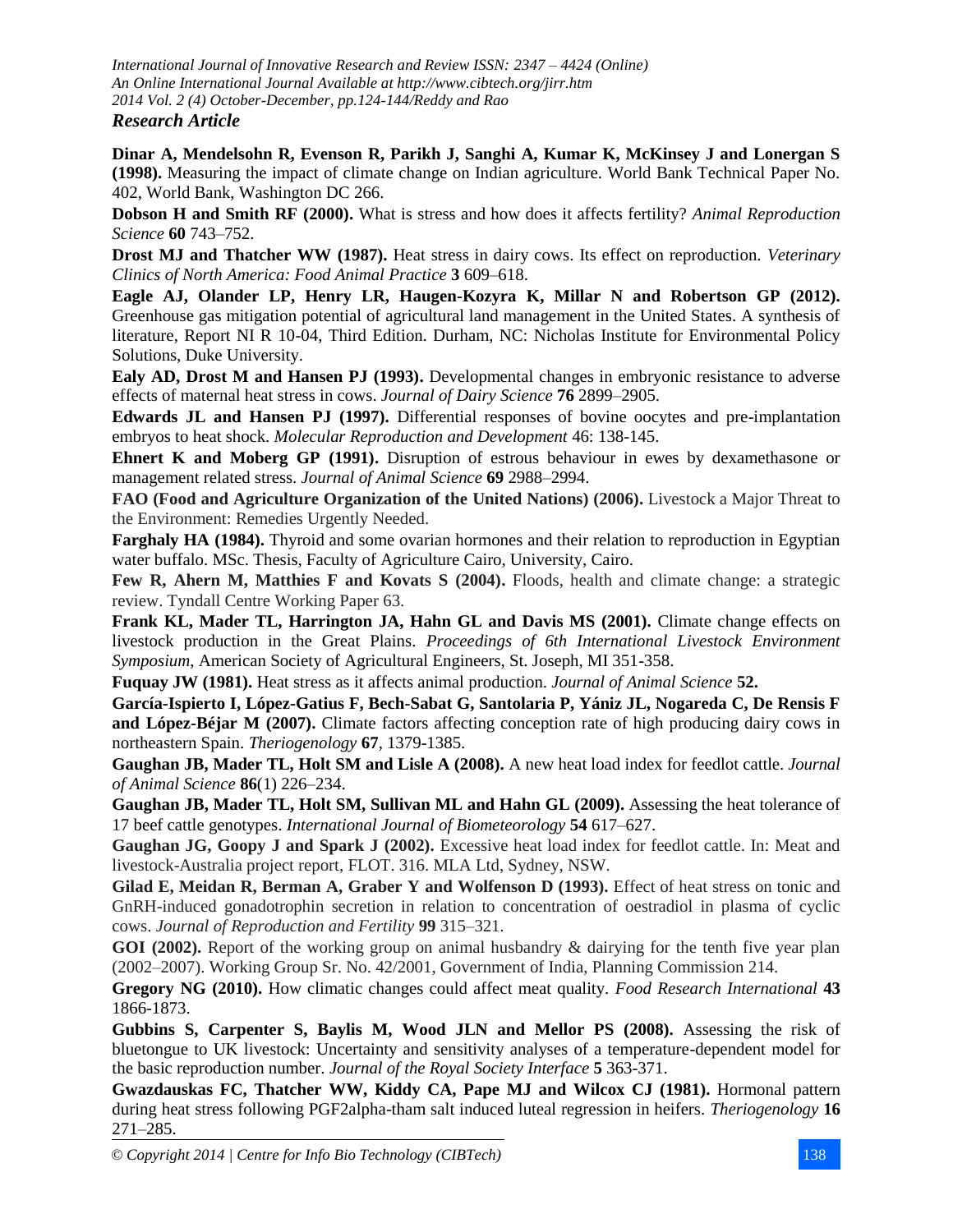### *Research Article*

**Hahn GL (1981).** Housing and management to reduce climactic impacts on livestock. *Journal of Animal Science* **52**(1).

**Hahn GL (1995).** Environmental management for improved livestock performance, health and wellbeing. *Japanese Journal of Livestock Management* **30**(3) 113.

**Hahn GL (1999).** Dynamic responses of cattle to thermal heat loads. *Journal of Animal Science* **77** 10- 20.

**Hahn GL and Mader TL (1997).** Heat waves in relation to thermoregulation, feeding behavior and mortality of feedlot cattle. *Proceedings of 5th International Livestock Environment Symposium*, American Society of Agricultural Engineers, St. Joseph, MI 563-571.

**Hahn GL, Klinedinst PL and Wilhite DA (1992).** Climate change impacts on livestock production and management. *American Society of Agricultural Engineers*, St. Joseph, MI 16.

**Hahn GL, Klinedinst PL and Wilhite DA (1992)**. Climate change impacts on livestock production and management, Paper 92-7037, ASAE, St. Joseph, MI.

**Hahn GL, Mader TI and Eigenberg RA (2003).** Perspective on development of thermal indices for animal studies and management. In: *Interactions between Climate and Animal Production*. EAAP Technical Series No.7 (Wageningen Academic Publ.) Wageningen, the Netherlands 31–44.

**Hansen PJ and Aréchiga CF (1999).** Strategies for managing reproduction in the heat-stressed dairy cow. *Journal of Animal Science* **77**(Suppl. 2) 36–50.

**Hansen PJ, Drost M, Rivera RM, Paula-Lopes FF, al-Katanani YM, Krininger CE and Chase CC Jr (2001).** Adverse impact of heat stress on embryo production: Causes and strategies for mitigation. *Theriogenology* **55** 91–103.

**Harle K, Howden S, Hunt L and Dunlop M (2007).** The potential impact of climate change on the Australian wool industry by 2030. *Agricultural Systems* **93** 61-89.

**Hatfield J, Boote K, Fay P, Hahn L, Izaurralde C, Kimball BA, Mader T, Morgan J, Ort D, Polley W, Thomson A and Wolfe D (2008).** Agriculture. In: *The Effects of Climate Change on Agriculture, Land Resources, Water Resources, and Biodiversity in the United States*. A Report by the U.S. Climate Change Science Program and the Subcommittee on Global Change Research, Washington, DC., USA 362.

**Hay SI, Tatem AJ, Guerra CA and Snow RW (2006).** Foresight on population at malaria risk in Africa: 2005, 2015 and 2030, Available: http://www.foresight.gov.uk/.

**Hoekstra NJ, Schulte RPO, Struik PC and Lantinga EA (2007).** Pathways to improving the N efficiency of grazing bovines. *European Journal of Agronomy* **26** 363–374.

**Hoffmann MT and Vogel C (2008).** Climate change impacts on African rangelands. Rangelands **30** 12– 17.

**Holter JB and Young AJ (1992).** Methane prediction in dry and lactating Holstein cows. *Journal of Dairy Science* **75**(2) 2165-2175.

**Holtkamp J, Hayano D, Irvine A, John G, Munds-Dry O, Newland T, Snodgrass S and Williams M (2006).** Inventory of U.S. greenhouse gases and sinks: 1996–2006. EnvironmentalProtectionAgency.

**Hopkins A (2000).** A review of grassland production and fertilizer response data with reference to the basis for management agreements. Technical Report, Project Sharma BD *et al.,* 1991 8, Institute of Grassland and Environment Research, UK, p 45 plus appendices.

**Hopkins A and Del Prado A (2007).** Implications of climate change for grassland in Europe: impacts, adaptations and mitigation options: a review. *Grass and Forage Science* **62** 118–126.

**Hounghton JT, Ding Y, Griggs DJ, Noguer M, van der Linden PJ, Dai X, Maskell K and Johnson CA (2001).** Climate Change: The Scientific Basis*. Contribution of Working Group I to the Third Assessment Report of the Intergovernmental Panel on Climate Change* (Cambridge University Press) New York.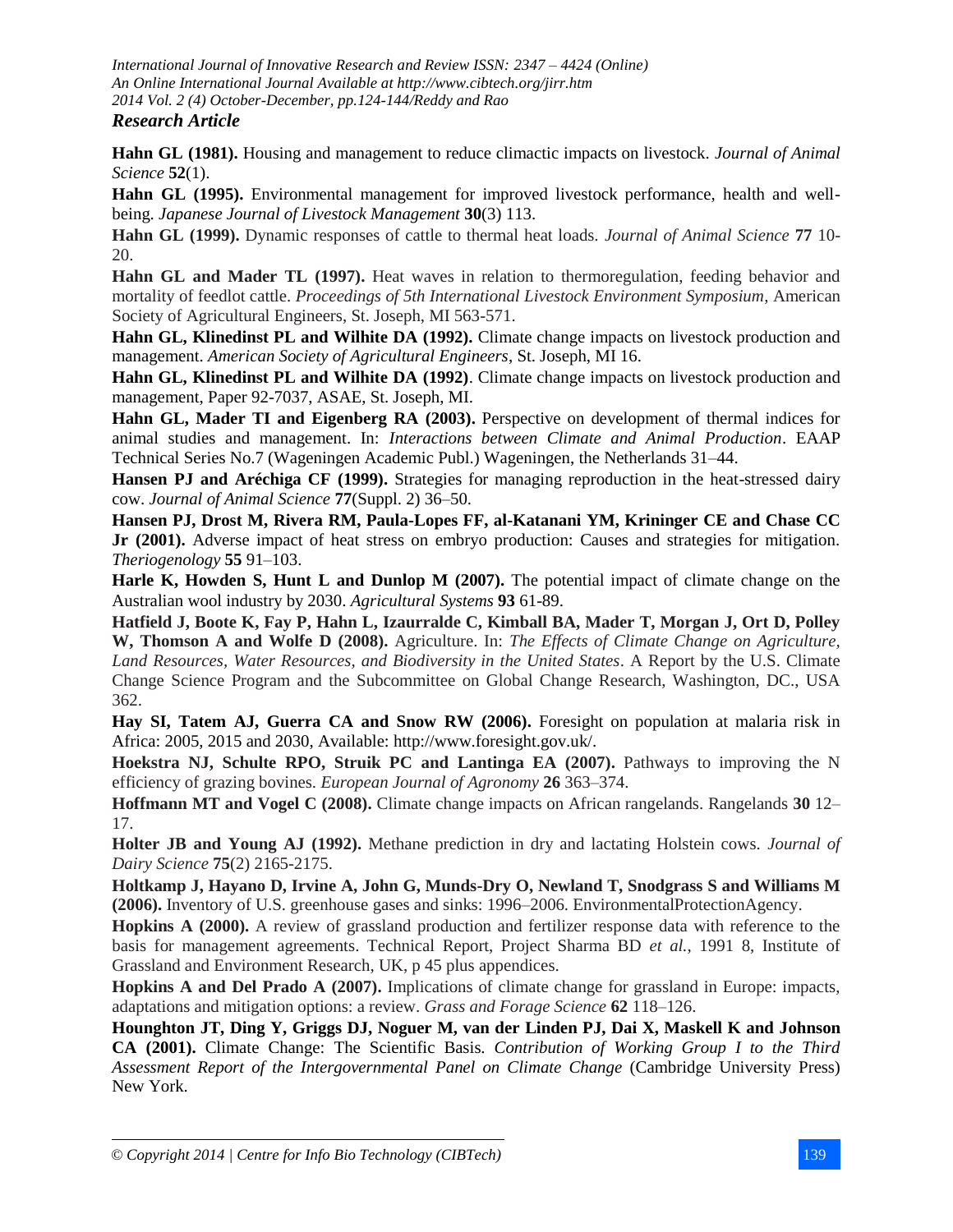### *Research Article*

**IPCC (2000).** Good Practice Guidance and Uncertainty Management in National Greenhouse Gas Inventories. Intergovernmental Panel on Climate Change (IPCC), IPCC/OECD/IEA/IGES, Hayama, Japan.

**IPCC (2007).** Summary for policymakers. In: *Climate Change 2007: the Physical Science Basis,* edited by Solomon S, Qin D, Manning M, Chen Z and others. Contribution of Working Group I to the Fourth Assessment Report of the Intergovernmental Panel on Climate Change (Cambridge University Press) Cambridge.

**IPCC (2007a).** Climate Change 2007: Impacts, Adaptation and Vulnerability. Brussels: Intergovernmental Panel on Climate Change.

**IPCC (2007c).** Climate Change 2007: The Physical Science Basis. Paris: Intergovernmental Panel on Climate Change.

**Jarecki M, Parkin T, Chan A, Hatfield J and Jones R (2008).** Greenhouse gas emissions from two soils receiving nitrogen fertilizer and swine manure slurry. *Journal of Environmental Quality* **37**. **Johnson K and Johnson D (1995).** Methane emissions from cattle. *Journal of Animal Science* **73** 2483– 2492.

**Jungbluth T, Hartung E and Brose G (2001).** Greenhouse gas emissions from animal houses and manure stores. *Nutrient Cycling in Agroecosystems* **60**,

**Kaspar HF and Tiedje JM (1981).** Dissimilatory reduction of nitrate and nitrite in the bovine rumen nitrous oxide production and effect of acetylene. *Applied and Environmental Microbiology* **41** 705–709.

**Kendall PE, Nielsen PP, Webster JR, Verkerk GA, Littlejohn RP and Matthews LR (2006).** The effects of providing shade to lactating dairy cows in a temperate climate. *Livestock Science* **103**.

**Kenyon F, Sargison ND, Skuce PJ and Jackson F (2009).** Sheep helminth parasitic disease in south eastern Scotland arising as a possible consequence of climate change. *Veterinary Parasitology*

**Khalifa HH (2003).** Bioclimatology and adaptation of farm animals in a changing climate. Interactions between climate and animal production. *EAAP Tech Series* **7** 15–29.

**Klieve AV and Hegarty RS (1999).** Opportunities of biological control of ruminant methanogenesis. *Australian Journal of Agricultural Research* **50**

**Klinedinst PL, Wilhite DA, Hahn GL and Hubbard KG (1993).** The potential effects of climate change on summer season dairy cattle milk production and reproduction. *Climatic Change* **23** 21–36.

**Kumar R, Kamra DN, Agarwal N and Chaudhary LC (2007).** In vitro methanogenesis and fermentation of feeds containing oil seed cakes with rumen liquor of buffalo. *Asian-Australasian Journal of Animal Sciences* **20** 1196-1200.

**Kumar S, Prasad KD and Deb AR (2004).** Seasonal prevalence of different ectoparasites infecting cattle and buffaloes. *BAU Journal of Research* **16**(1).

**Lee SS, Hsu JT, Mantovani HC and Russell JB (2002).** The effect of bovicin HC5, a bacteriocin from Streptococcus bovis HC5, on ruminal methane production in vitro. *FEMS Microbiology Letters* **217** 51– 55.

**Madan ML and Prakash BS (2007).** Reproductive endocrinology and biotechnology applications among buffaloes. In: *Reproduction in Domestic Ruminants VI*, (Nottingham University Press) Nottingham, United Kingdom 261-281.

**Mader TL (2003).** Environmental stress in confined beef cattle. *Journal of Animal Science* **81** (electronic suppl. 2) 110-119.

**Martello LS, Junior HS, Silva SL and Balieiro JCC (2010).** Alternative body sites for heat stress measurement in milking cows under tropical conditions and their relationship to the thermal discomfort of the animals. *International Journal of Biometeorology* **54** 647–652.

**Martin C, Morgavi DP and Moreau D (2010).** Methane mitigation in ruminants: from microbe to the farm scale. *Animal* **4** 351–365.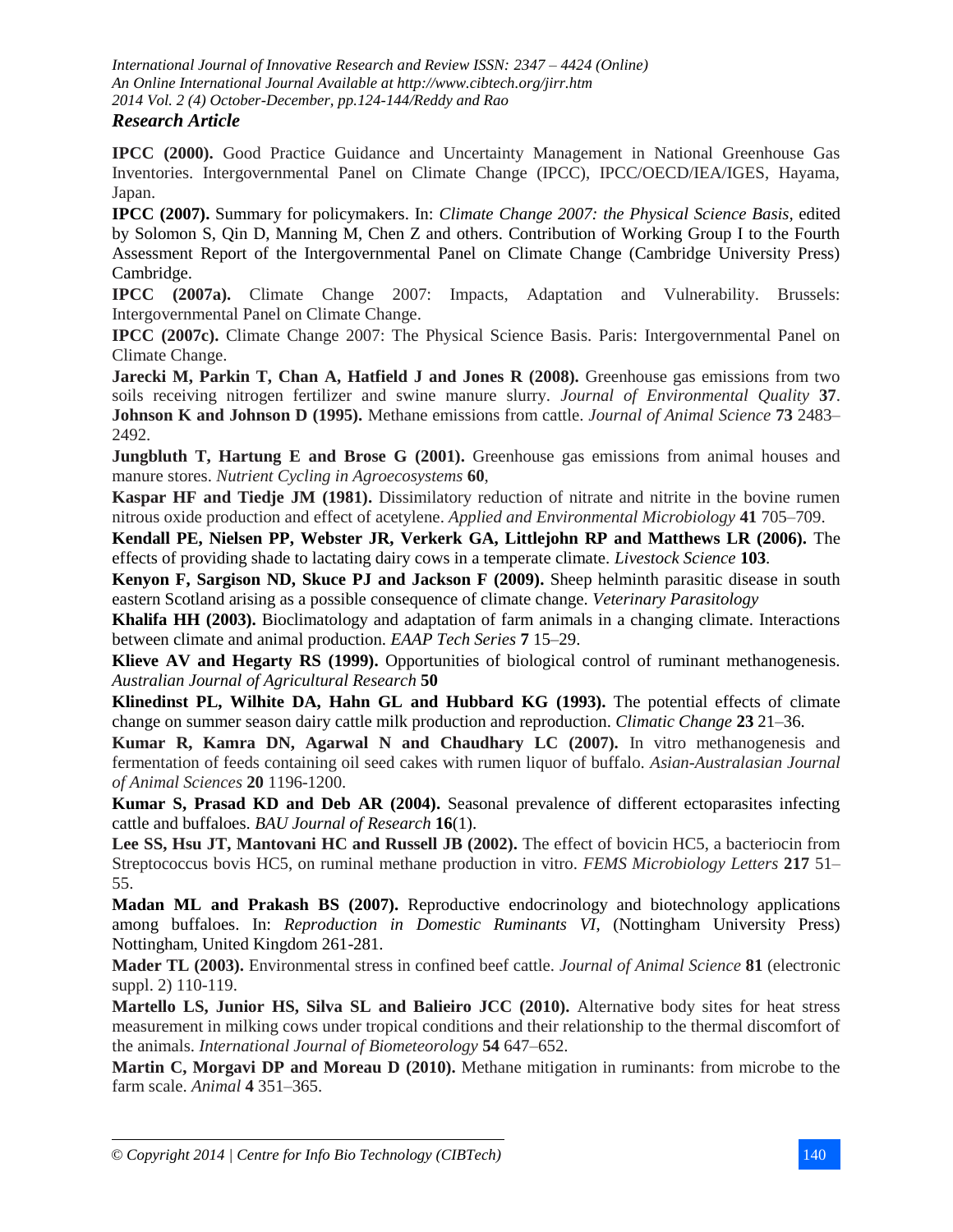### *Research Article*

**Martin C, Rouel J, Jouany JP, Doreau M and Chilliard Y (2008).** Methane output and diet digestibility in response to feeding dairy cows crude linseed, extruded linseed, or linseed oil. *Journal of Animal Science* **86** 2642-2650.

**Mas-Coma S, Valero MAA and Bargues MD (2008).** Effects of climate change on animal and zoonotic helminthiases. *Revue scientifique et technique (International Office of Epizootics)* **27** 443-457.

**McAllister TA and Newbold CJ (2008).** Redirecting rumen fermentation to reduce methanogenesis. *Australian Journal of Experimental Agriculture* **48**(1-2) 7-13.

**McGinn SM, Beauchemin KA, Coates T and Colombatto D (2004).** Methane emissions from beef cattle: Effects of monensin, sunflower oil, enzymes, yeast, and fumaric acid. *Journal of Animal Science* **82** 3346–3356.

**Mitchell GBB and Somerville DK (2005).** *Effects of Climate Change on Helminth Diseases in Scotland* (SAC Publication) **1** 1-11.

**Moberg A, Sonechkin DM, Holmgren K, Datsenko NM and Karlen W (2005).** Highly variable Northern Hemisphere temperatures reconstructed from low- and high-resolution proxy data. *Nature* **433** 613–617.

**Monteny GJ, Groenestein CM and Hilhorst MA (2001).** Interactions and coupling between emissions of methane and nitrous oxide from animal husbandry. *Nutrient Cycling in Agroecosystems* **60** 123. **Morrison SR (1983).** Ruminant heat stress: effect on production and means of alleviation. *Journal of Animal Science* **57**.

**Mosier AR, Duxbury JM, Freney JR, Heinemeyer O, Minami K and Johnson D (1998b).** Mitigating agricultural emissions of methane. *Climatic Change* **40** 39–80.

**Naqvi SMK, Maurya VP, Gulyani R, Joshi A and Mittal JP (2004).** Effect of thermal stress on superovulatory response and embryo production in Bharat Merino ewes. *Small Ruminant Research* **55** 57–63.

**Nardone A, Ronchi B, Lacetera N and Bernabucci U (2006).** Climatic Effects on Productive Traits in Livestock. *Veterinary Research Communications* **30** 75-81.

**NASA (National Aeronautics and Space Administration) (2006).** 2005 Warmest Year in Over a Century.

**National Oceanic and Atmospheric Administration (2007).** NOAA Says U.S. Winter Temperature Near Average, Global December-February Temperature Warmest on Record [Press release].

**Newbold CJ, Wallace RJ and McIntosh FM (1996).** Mode of action of the yeast Saccharomyces cerevisiae as a feed additive for ruminants. *British Journal of Nutrition* **76** 249–261.

**Nobel RL, Jobst SM, Dransfield MBG, Pandolfi SM and Balley TL (1997).** Use of radio frequency data communication system, HeatWatch, to describe behavioural estrus in dairy cattle. *Journal of Dairy Science*

**NRC (National Research Council) (1981).** Effect of Environment on Nutrient Requirements of Domestic Animals. Committee on Animal Nutrition. *Subcommittee on Environmental Stress* (National Academy Press) Washington DC.

**O'Connor LJ, Kahn LP and Walkden-Brown SW (2007).** Moisture requirements for the free-living development of Haemonchus contortus: Quantitative and temporal effects under conditions of low evaporation. *Veterinary Parasitology*.

**O'Connor LJ, Walkden-Brown SW and Kahn LP (2006).** Ecology of the free-living stages of major trichostrongylid parasites of sheep. *Veterinary Parasitology* 1-15.

**Oerlemans J (2005).** Extracting a climate signal from Vaidya et.al. 2010 glacier records. *Science* 675, 677.

**Palta P, Mondal S, Prakash BS and Madan ML (1997).** Peripheral inhibin levels in relation to climatic variations and stage of estrous cycle in buffalo (Bubalus bubalis). *Theriogenology* **47** 898– 995.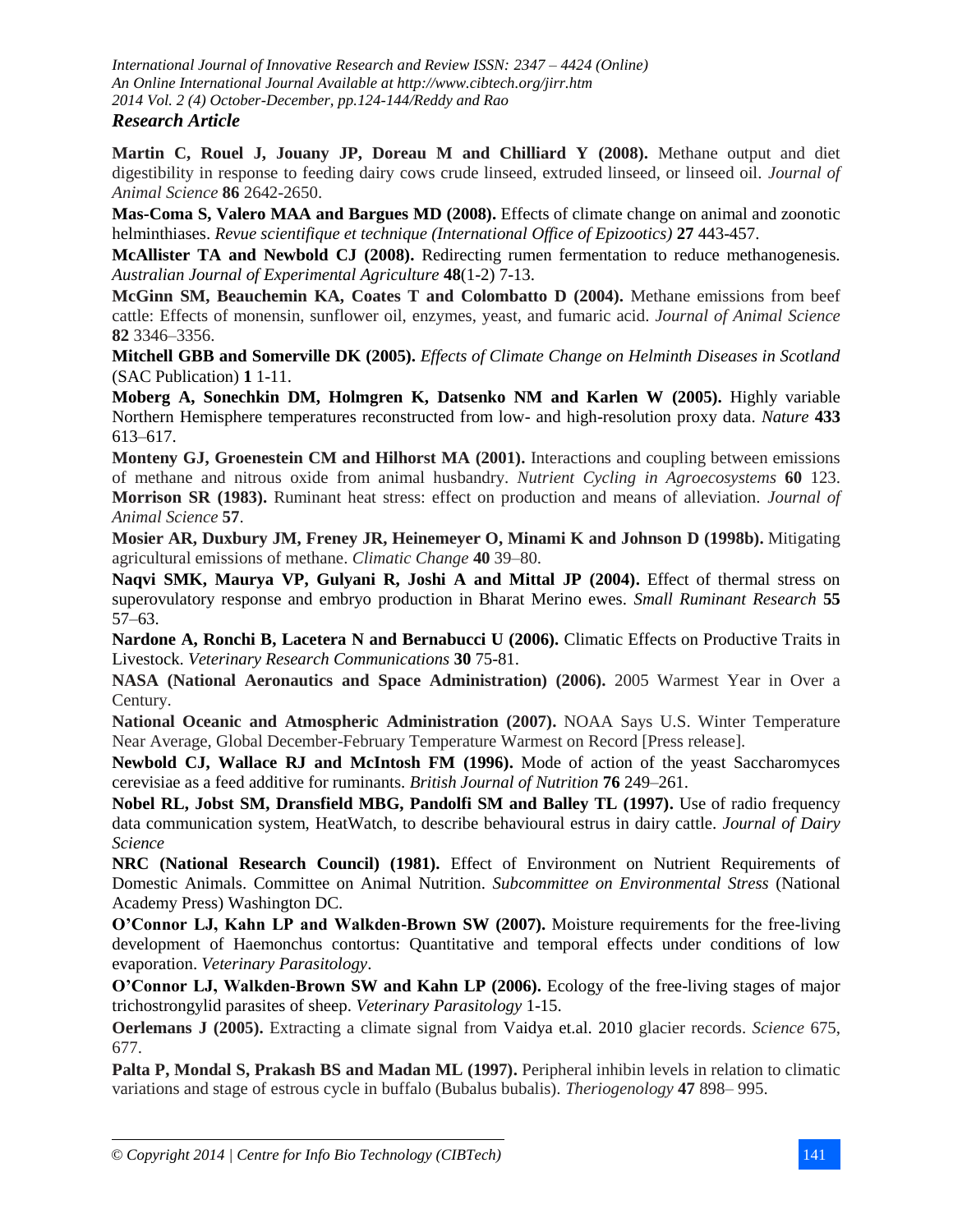**Patz JA, Confalonieri UEC, Amerasinghe FP, Chua KB, Daszak P, Hyatt AD, Molyneux D, Thomson M, Yameogo L, Lazaro MM, Vasconcelos P, Rubio-Palis Y, Campbell-Lendrum D, Jaenisch T, Mahamat H, Mutero C, Waltner-Toews D and Whiteman C (2005a).** Human health: ecosystem regulation of infectious diseases. In: *Ecosystems and Human Well-Being. Current State and Trends,* The Millennium Ecosystem Assessment, Available: http:// www.millenniumassessment.org (Chapter 14) **1**.

**Pennington JA, Albright JL, Diekman MA and Callahan CJ (1985).** Sexual activity of Holstein cows: seasonal effects. *Journal of Dairy Science* **68** 3023–3030.

**Pili E, Ciucce S, Culurgioni J, Figus V, Pinna G and Marchi A (2006).** Distribution and abundance of Bluetongue vectors in Sardinia: Comparison of field data with prediction maps. *Journal of Veterinary Medicine* **53** 312-316.

**Portner HO and Farrell AP (2008).** Physiology and climate change. *Science* **322** 690–692.

**Pritchard GC, Forbes AB, Williams DJL, Salimi-Bejestani MR and Daniel RG (2005).** Emergence of fasciolosis in cattle in East Anglia. *Veterinary Record* 578-582.

**Purse BV, Tatem AJ, Caracappa S, Rogers DJ, Mellow PS, Baylis M and Torina A (2004).** Modelling the distributions of Culicoides bluetongue virus vectors in Sicily in relation to satellite-derived climate variables. *Medical and Veterinary Entomology* **18** 90-101.

**Putney DJ, Drost M and Thatcher WW (1988).** Embryonic development in superovulated dairy cattle exposed to elevated ambient temperature between days 1–7 post- insemination. *Theriogenology* **30** 195– 209.

**Racloz V, Presi P, Vounatsou P and Schwermer H (2007).** Use of mapping and statistical modelling for the prediction of bluetongue occurrence in Switzerland based on vector biology. *Veterinaria Italiana* **43** 513-518.

**Ralph W (1987).** A simple model predicts an insect's distribution. *Rural Res Rosenzweig et.al*. 14–16.

**Ramarao D (1988).** Seasonal indices and meteorological correlates in the incidence of foot-and-mouth disease in Andhra Pradesh and Maharashtra. *Indian Journal of Animal Sciences* **58**(4) 432–434.

**Renaudeau D and Noblet J (2001).** Effects of exposure to high ambient temperature and dietary protein level on sow milk production and performance of piglets. *Journal of Animal Science* **79 Rogers DJ (1996).** Changes in disease vector distributions. In: *Climate Change and Southern Africa: An Exploration of Some Potential Impacts and Implications in the SADC Region,* edited by Hulme M, Climatic Research Unit, University of East Anglia, Norwich 49–55.

**Rolfe J (2010).** Economics of reducing grazing emissions from beef cattle in extensive grazing systems in Queensland. *The Rangeland Journal* **32** 197-204.

**Rosenzweig C, Karoly D, Vicarelli M, Neofotis P, Wu Q, Casassa G, Menzel A, Root TL, Estrella N, Seguin B, Tryjanowski P, Liu C, Rawlins S and Imeson A (2008).** Attributing physical and biological impacts to anthropogenic climate change. *Nature* **453**.

**Russell J and Houlihan A (2003).** Ionophore resistance of ruminal bacteria and its potential impact on human health. *FEMS Microbiology Reviews* **27** 65-74.

**Sauvant D and Giger-Reverdin S (2007).** Empirical modelling meta-analysis of digestive interactions and CH4 production in ruminants. In: *Energy and Protein Metabolism and Nutrition* (EAAP publication, Wageningen Academic Publishers) the Netherlands **124** 561.

**Sejian V (2012).** Climate change, green house gas emission and sheep production. In: *Status Papers on Future Research in Sheep Production and Production Development, 50 Years Research Contributions,* Central Sheep and Wool Research Institute, Avikanagar 1962–2012.

**Sejian V, Lakritz J, Ezeji T and Lal R (2011b).** Forage and Flax seed impact on enteric methane emission in dairy cows. *Research Journal of Veterinary Sciences* **4**(1) 1-8.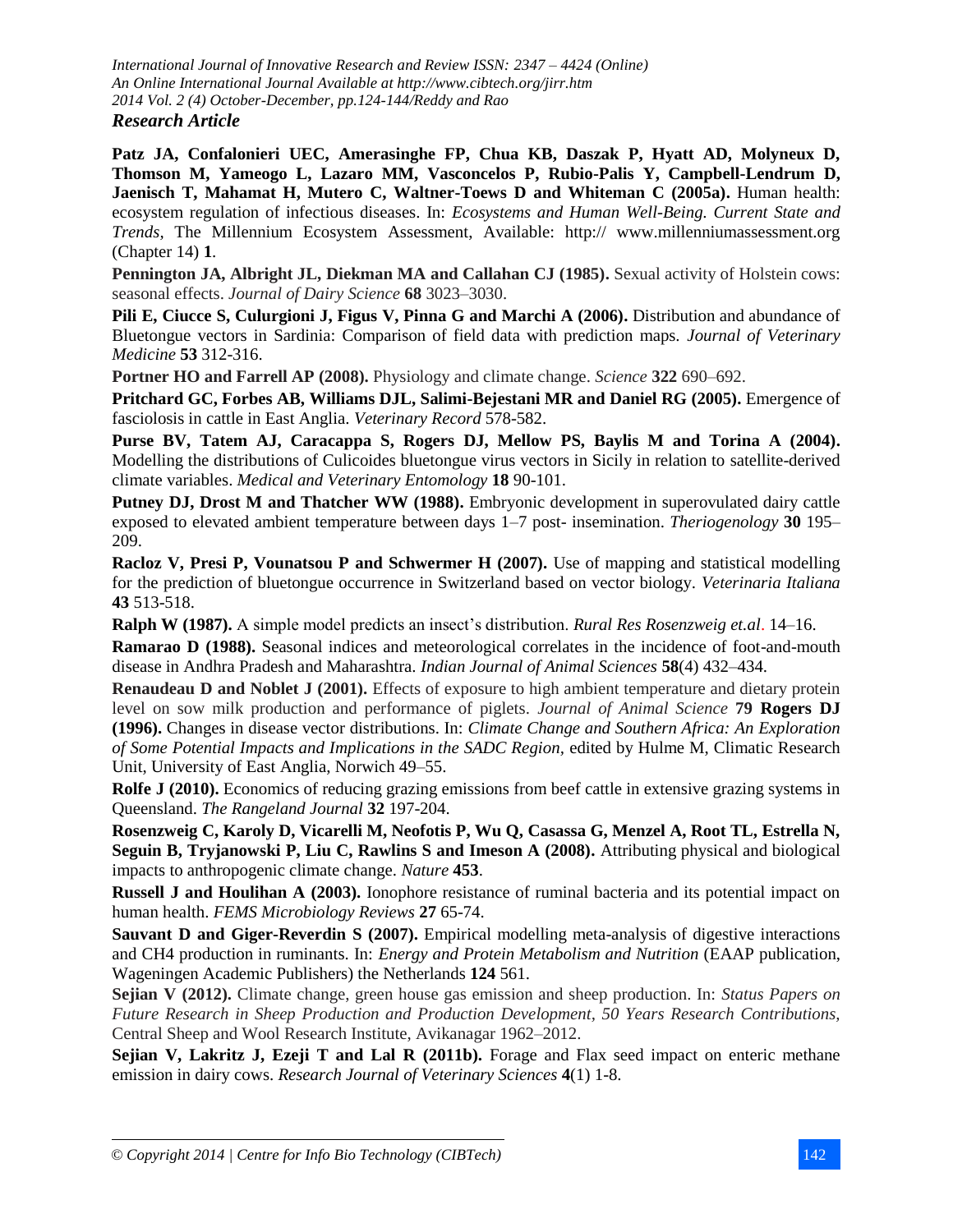### *Research Article*

**Sejian V, Maurya VP and Naqvi SMK (2010a).** Adaptive capability as indicated by endocrine and biochemical responses of Malpura ewes subjected to combined stresses (thermal and nutritional) under semi-arid tropical environment. *International Journal of Biometeorology* **54** 653–61.

**Seo SN and Mendelsohn R (2006a).** The impact of climate change on livestock management in Africa: A structural Ricardian analysis. CEEPA Discussion Paper No. 23, Centre for Environmental Economics and Policy in Africa, University of Pretoria.

**Sharma SK, Singh GR and Pathak RC (1991).** Seasonal contours of foot-and-mouth disease in India. *Indian Journal of Animal Sciences* **61**(12) 1259–1261.

**Shashikant D, Singh SV, Upadhyay RC, Hooda OK and Vaidya MM (2010).** Hair density and their relationship with surface area, heat storage and adaptability in different age groups of cattle and buffaloes. *Indian Journal of Dairy Science* **63**(3) 238-242.

**Shelton M (2000).** Reproductive performance of sheep exposed to hot environments. *Sheep Production in Hot and Arid Zones*, Scientific Research.

**Singh AP, Singla LD and Singh A (2000).** A study on the effects of macroclimatic factors on the seasonal population dynamics of Boophilus microplus infesting the crossbred cattle of Ludhiana district. *International Journal of Animal Sciences* **15**(1) 29–31.

**Singh B (2010).** Some nutritional strategies for mitigation of methane emissions. In: *International Conference on Physiological Capacity Building in Livestock under Changing Climate Scenario*. Physiology and Climatology division, Indian Veterinary Research Institute, Izatnagar, 243122, Uttar Pradesh, India, November 11-13.

**Singh KB, Nauriyal DC, Oberoi MS and Baxi KK (1996).** Studies on occurrence of clinical mastitis in relation to climatic factors. *Indian Journal of Dairy Science* **49**(8) 534–536.

**Smith P, Martino D, Cai Z, Gwary D, Janzen H, Kumar P, McCarl B, Ogle S, O'Mara F, Rice C, Scholes B, Sirotenko O, Howden M, McAllister T, Pan G, Romanenkov V, Schneider U, Towprayoon S, Wattenbach M and Smith J (2008).** Greenhouse gas mitigation in agriculture. *Philosophical Transactions of the Royal Society B* **363** 789-813.

**Somero GN (2011).** Comparative physiology: a "crystal ball" for predicting consequences of global change. *American Journal of Physiology - Regulatory, Integrative and Comparative Physiology* **301** R1– R14.

**Soussana JF, Tallec T and Blanfort V (2010)** Mitigating the greenhouse gas balance of ruminant production systems through carbon sequestration in grasslands. *Animal* **4**(3) 334-350.

**Sperling L (1987).** The adoption of camels by Samburu cattle herders. *Nomadic Peoples* **23**(776) 1-18.

**Sprott LR, Selk GE and Adams DC (2001)** Review: factors affecting decisions on when to calve beef females. *Professional Animal Scientist* **17** 238–246.

**St. Pierre NR, Cobanov B and Schnitkey G (2003).** Economic Loss from Heat Stress by US Livestock Industries. *Journal of Dairy Science* **86**(E Suppl.) E52-E77.

**Steinfeld H, Gerber P, Wassenaar T, Castel V, Rosales M and de Haan C (2006).** Livestock's Long Shadow: Environmental Issues and Options. Rome: Food and Agriculture Organization of the United Nations.

**Sun H, Trabue SL, Scoggin K, Jackson WA, Pan Y, Zhao Y, Malkina IL, Koziel JA and Mitioehner FM (2008).** Alcohol, volatile fatty acid, phenol, and methane emissions from dairy cows and fresh manure. *Journal of Environmental Quality* **37** 615–622.

**Sutherst RW (1995).** The potential advance of pest in natural ecosystems under climate change: implications for planning and management. In: *Impacts of Climate Change on Ecosystems and Species: Terrestrial Ecosystems,* Switzerland 83–98.

**Sutherst RW, Yonow T, Chakraborty S, O'Donnell C and White N (1996).** A generic approach to defining impacts of climate change on pests, weeds and diseases in Australia. In: *Greenhouse: Coping With Climate Change,* Melbourne 281–307.